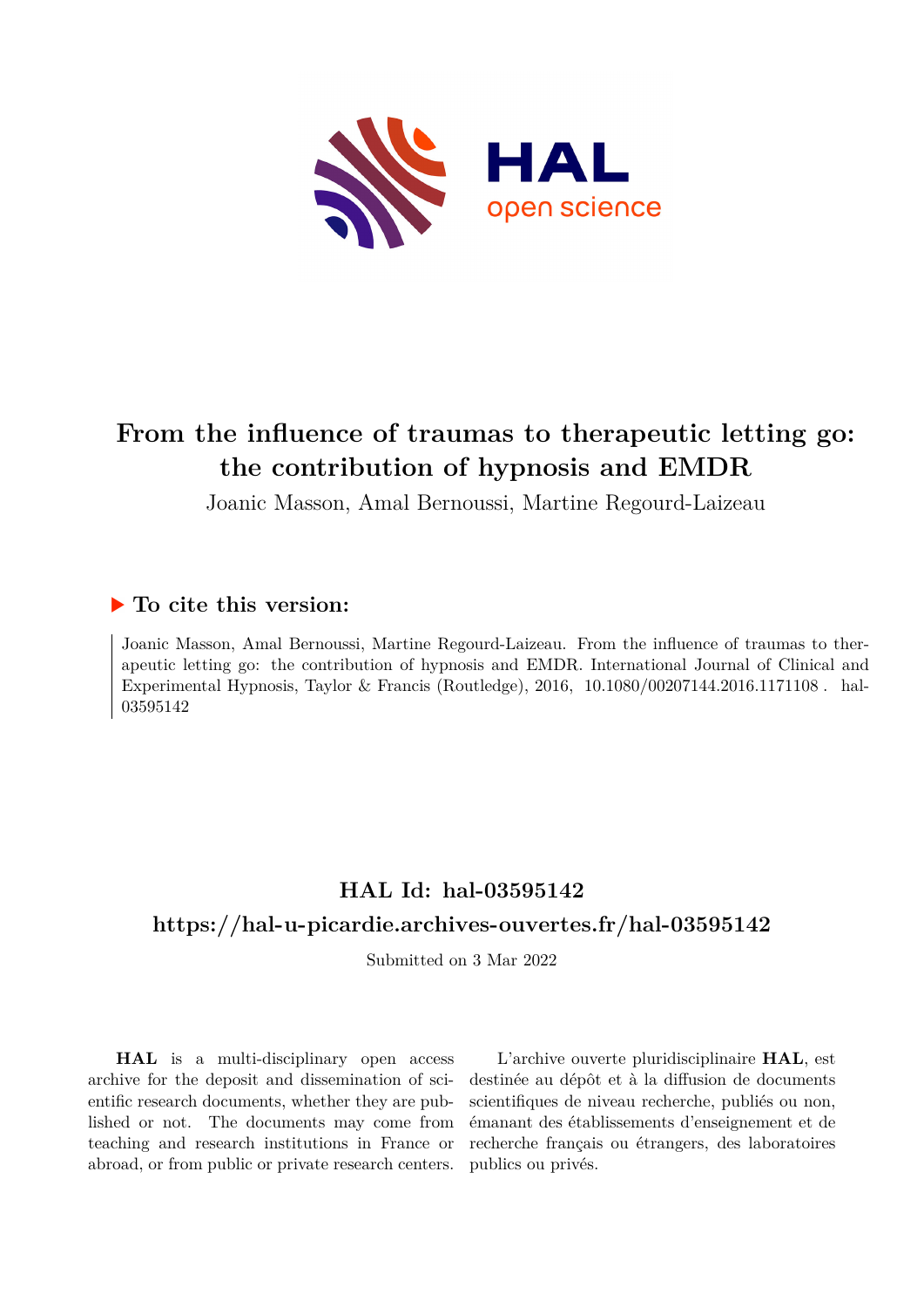From the influence of traumas to therapeutic letting go:

the contribution of hypnosis and EMDR

Joanic Masson

University of Picardie Jules Verne

Amal Bernoussi

University of Picardie Jules Verne.

Martine Regourd-Laizeau

University of Lorraine.

Corresponding author : Joanic Masson

UFR Sciences Humaines et Sociales, Chemin du Thil, 80025 Amiens Cedex - France

Email : joanic.masson@u-picardie.fr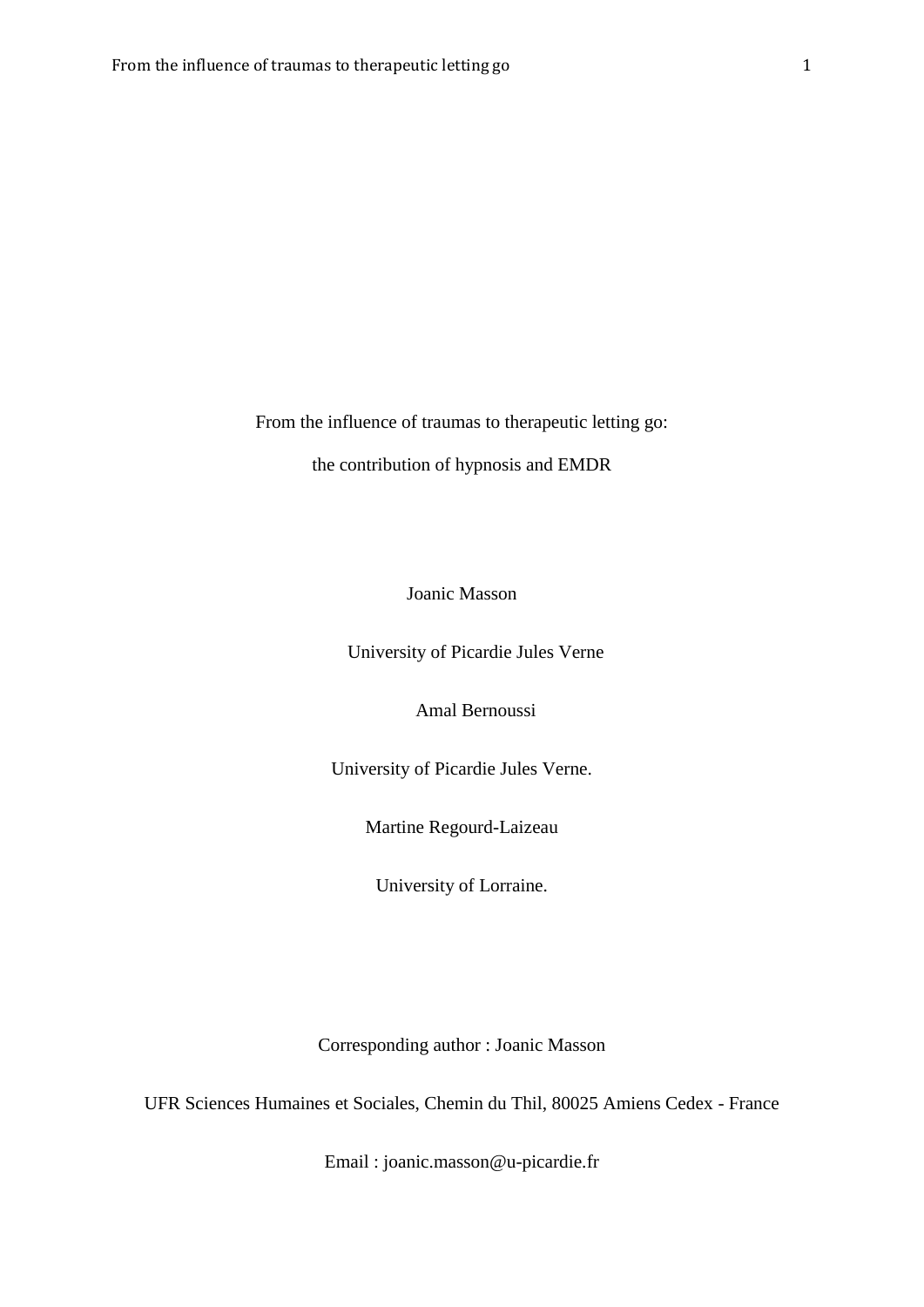#### Abstract

The development of new psychotherapies such as EMDR has led to numerous fresh approaches to both the treatment of traumas and also to our understanding of underlying psychopathology. A unified view appears to be slowly emerging in an attempt to corroborate clinical practice with neurobiological data. Accordingly, this article will seek to demonstrate links between different psychotherapies by attempting to highlight what appears to be an invariant among these approaches, namely "letting go". This concept refers to a psychophysical dynamic that combines psychological dissociation and re-association, as well as the body's vagotonic mechanisms. Following an explanation of this process, it will be demonstrated here how letting go can manifest itself physiologically and how it is significant in the study of traumas.

*Key words :* Trauma, letting go, EMDR, hypnosis, Somatic experiencing.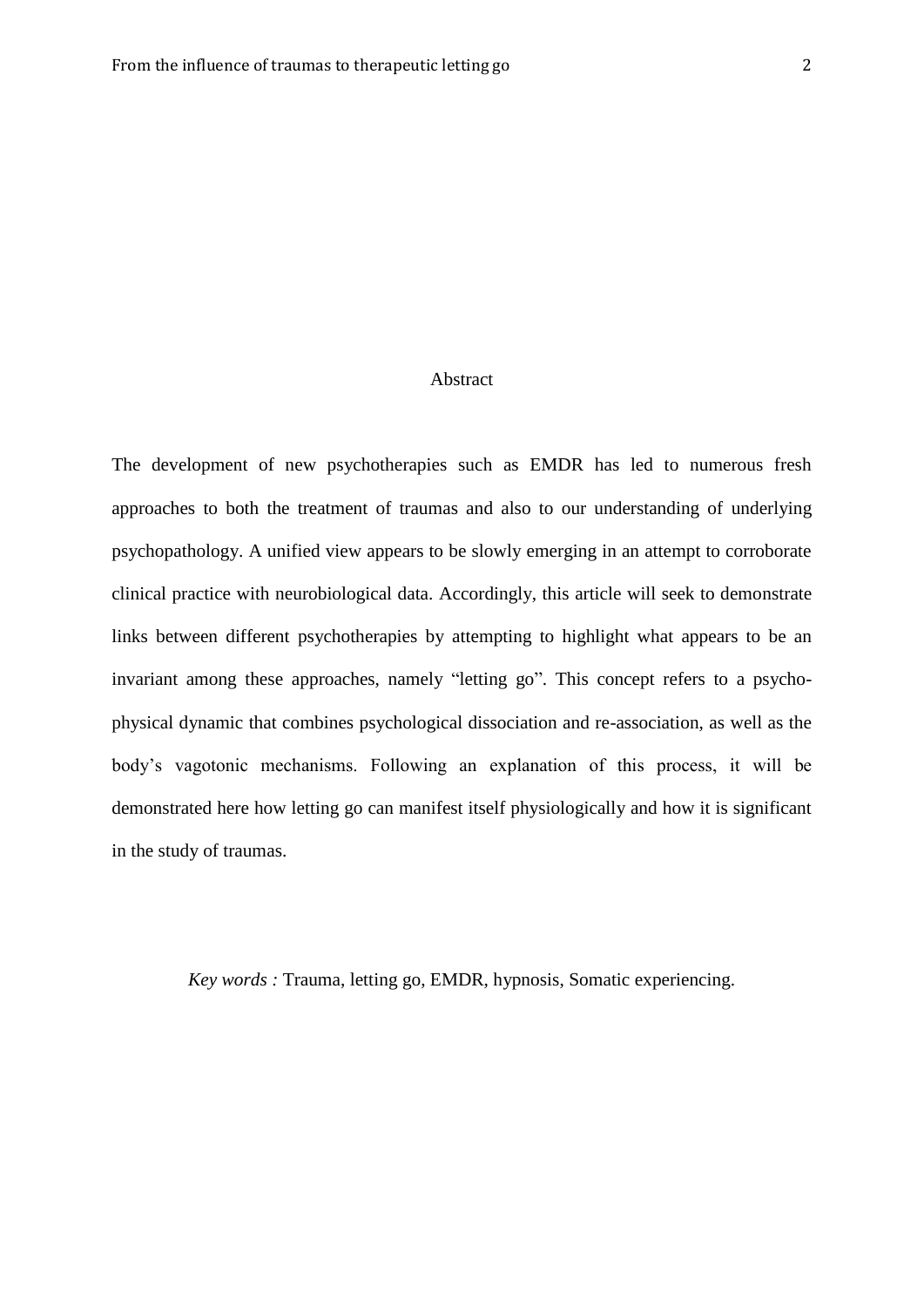#### **Introduction**

Following the first controlled study by Shapiro (1989), the development of EMDR psychotherapy has led to numerous fresh approaches to both the treatment of traumas and also to our understanding of psychopathology (Masson, Bernoussi, Cozette-Mience, & Thomas, 2013). These contributions are integrative in that they lead researchers and practitioners to attempt a difficult synthesis between traditionally distinct and indeed opposite approaches such as psychoanalysis, cognitive-behavioural therapies, hypnosis or the systemic approach.

EMDR also encourages taking into account the most recent neuroanatomical and physiological data (Shapiro, 2002). Consequently the discussion that follows will juxtapose EMDR, hypnosis and other therapies by highlighting what appears to be an invariant within these psychotherapies, namely "letting go" as it is referred to by hypnotherapists (Godin, 1992; Roustang, 2008). Once this somatopsychic process has been explained, we will show both how it can manifest itself physiologically and what it can contribute to the clinical study of traumas.

#### **Letting go during hypnosis and psychotherapy**

Within the framework of research on the therapeutic use of hypnosis on alcohol dependent patients (Masson, 2002), we have revealed a psycho-physical process specific to hypnotherapy which we have called "letting go" in reference to Godin's work (1992). Letting go is, for this author, a hypnotic process during which the hypnotised person temporarily forgets the reality of the outside world and is absorbed by their imagination and the therapists' suggestions.

Letting go is viewed as the patient engaging more or less actively with their psychological, emotional and somatic experience, whilst remaining an observer of this experience with no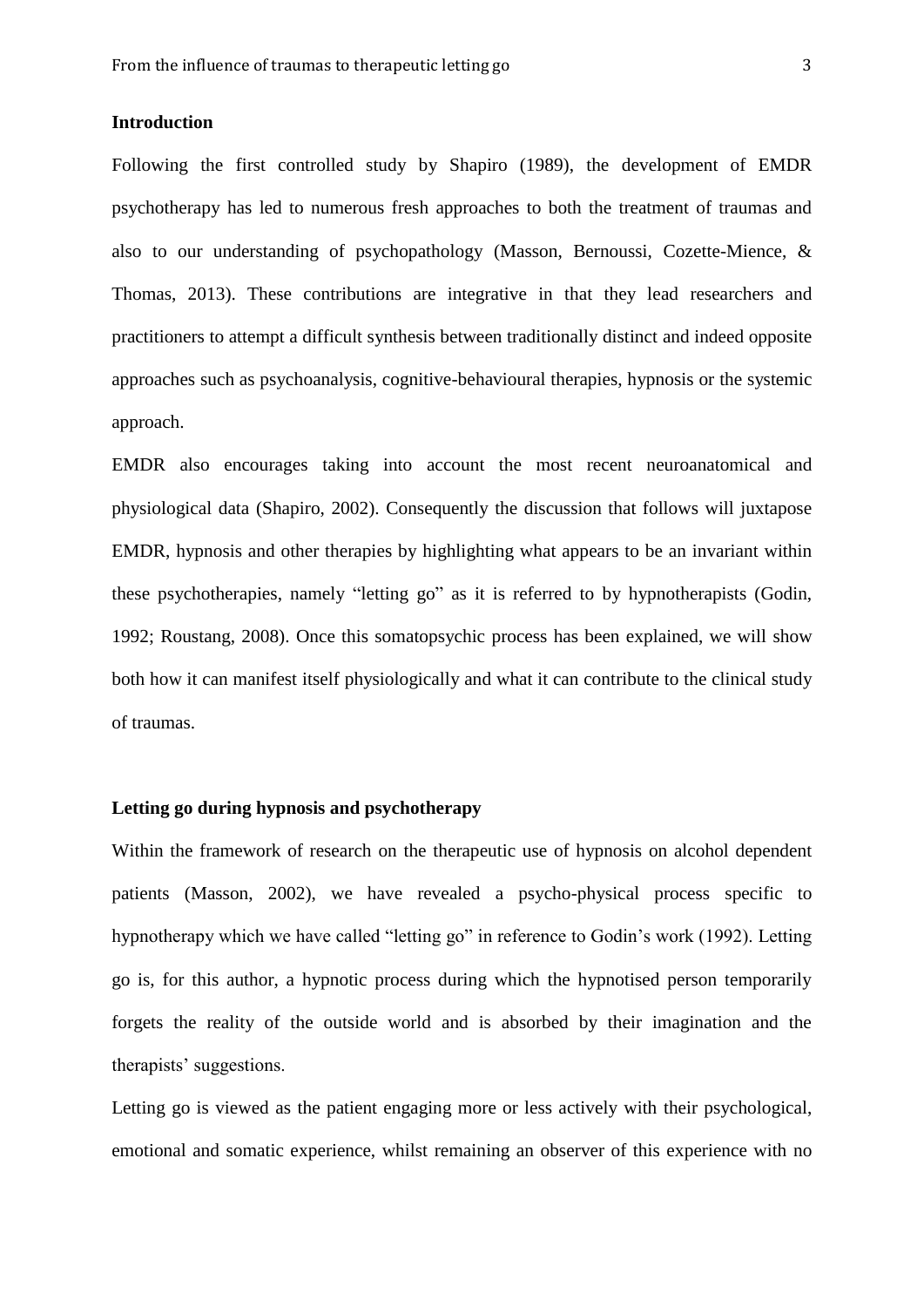control issue. This seems to be similar to psychological dissociation as defined by hypnotherapists (Michaux, 2006). By letting go the person under hypnosis is absorbed by their imagination, emotions, thoughts, feelings, whilst thinking they cannot truly control what arises from within themselves. Accordingly Roustang (2008) makes an important point: from what we are dissociating ourselves during the process of dissociation? The view of this author is that dissociation manifests itself through a temporary abandonment of normal psychological behaviour, the waking state, and through the automatic intrusion of behaviours, emotions and thoughts of which the patient is not consciously aware. Janet (1889) saw this as the expression of the subconscious, or more precisely of "covert ego states". Following on from this, Roustang considers the symptom as a form of dissociation in which the patient is not in real contact with himself anymore but rather is subjected to what emerges from within unexpectedly, and is often considered as pathological. It should be pointed out that it is the cultural context that determines whether what emerges through dissociation is of a pathological or a normal order. While a qualified specialist in Western culture (a psychiatrist, for example) may interpret the emergence of hallucinations as psychotic behaviour, a shaman may view it rather as contact with the spirit world. Roustang is clear, and this seems to be the important point here, that what emerges through dissociation during a hypnotic state, whether it be the symptom itself or any other behaviour, emotion, etc., has already been learned by the subject. He backs up this point with a quote from Erickson (1999): "the hypnotised patient has lost all contact with his immediate surroundings and tends to substitute remembered images for real objects, behaviour which is typical of the hypnotic state" (p. 494-495).

To further make the point here, we consider that the distinctiveness of hypnotherapy (using hypnosis in a therapeutic setting) is that it offers a framework in which the patient is asked to wait, to do nothing, and allow dissociation to manifest itself (Masson, 2008; Masson,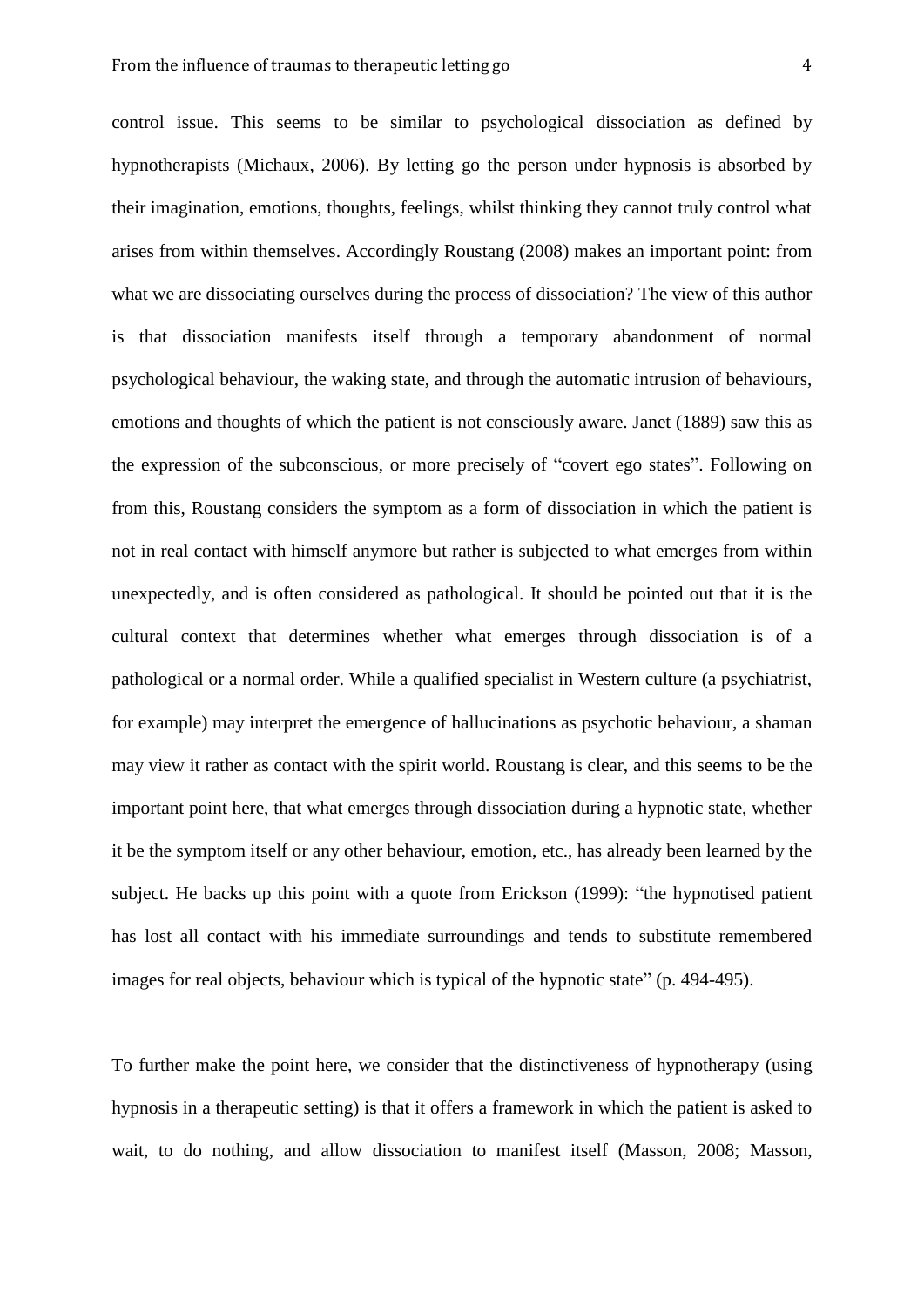Bernoussi, & Chambon, 2012). Confidence in the hypnosis process is based on the need to refer to that which is indescribable. In doing nothing, in allowing things to manifest (that is not to say letting things happen), we are more or less tacitly invoking a third party, a new intentionality that is beyond us and that makes us rely on something unknown from within (the unconscious, internal resources, learning, the body, information processing systems, etc.) or something external (skill on the part of the therapist, the influence of the therapeutic setting, suggestions, etc.). Confidence, which is partly behind any placebo effect, draws its energy from an "other" region of the self that was previously more or less inaccessible, and where our power to act can be freely deployed. Billeter (2006) also supports this by suggesting that the reliance on the emptying of the mind, on non-intentionality, constitutes a *sine qua non* for change since it entails reliance on metonymic subjects such as the unconscious. In this description of letting go, both the dissociative process and the ability to surrender to the psycho-somato-emotional experience can be seen. Elsewhere Varela, Thompson & Rosch (1993) point out that letting go involves a natural tendency of the mind to become an observer. Let us be clear that dissociation appears more descriptive than real since it is essentially re-association that takes place. By surrendering oneself to the experience and with the help of the therapist whose role is that of accommodating guide, the patient agrees to confront whatever comes from within his/her self and thus to re-associate with this part of the self that was previously so distant.

Observing what emerges during different therapeutic approaches, letting go appears to be a process which can often be witnessed and could thus be a therapeutic common therapeutic factor in numerous psychotherapies (Masson, 2001). During analytical treatment letting go is expressed as "un-speech" (Roustang, 1996), when the person analysing makes a slip of the tongue for example, or when a hypnoid state keeps the patient in a state of daydream.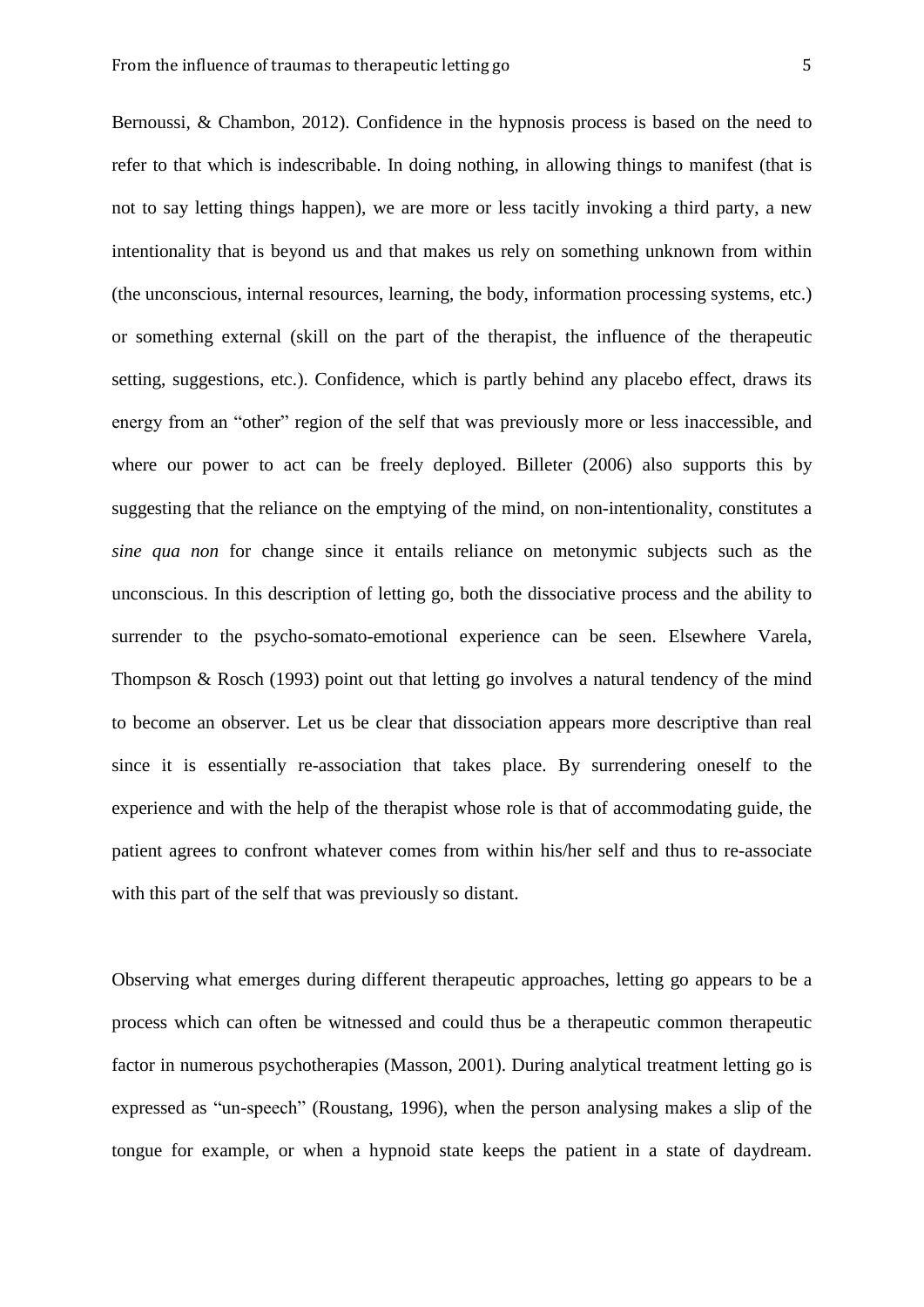Reichian analysis (Guasch, 1998), in releasing muscular spasticity and through emotional bodywork, seeks to promote taking the patient's history into account and release body tension. In Gestalt Therapy (Perls, Hefferline, & Goodman, 1994), which favours addressing present and intimate concerns over an intellectual analysis, both an emotional release and some spontaneity are expected. In Primal Therapy (Janov, 1970, 1997) the therapist has the patient engaging directly with suffering as a means to eradicate the "unreal self", involving an abrupt disintegration of the defensive system in order to reflect the deepest unsatisfied needs. Lastly, Barabasz (2014) describes an identical process in Ego State Therapy where hypnosis facilitates, through the therapist's support, the expression of the repressed emotions. This release therapy (Christensen, Barabasz & Barabasz, 2013) revivifies the past traumatic experience to reduce the psychological tension which was not expressed during or following the trauma.

It is widely agreed that EMDR psychotherapy is an integral part of cognitive-behavioural therapies. This can be explained by the underlying theoretical framework which deals with the information processing mechanism (Shapiro, 2002) and which therefore holds that the EMDR protocol intrinsically stimulates information processing mechanisms in order to enable desensitisation and treatment of any information deemed "dysfunctional". In light of the above, EMDR can also be considered as a humanist approach, closely related to hypnosis, to the somatic experiencing developed by Levine (2004), and also to Ogden & Fisher's (2014) sensorimotor therapy. Indeed the therapist's role is to foster a self-regulation process that will resolve the patient's issues in a naturalistic way. The adjective "naturalistic" follows from Erickson who claimed that it is essential to guide the patient through the physiological and psychological process, the starting point being the patient's initial "state" during the first referral, and to make best use of their own natural resources and development. We take the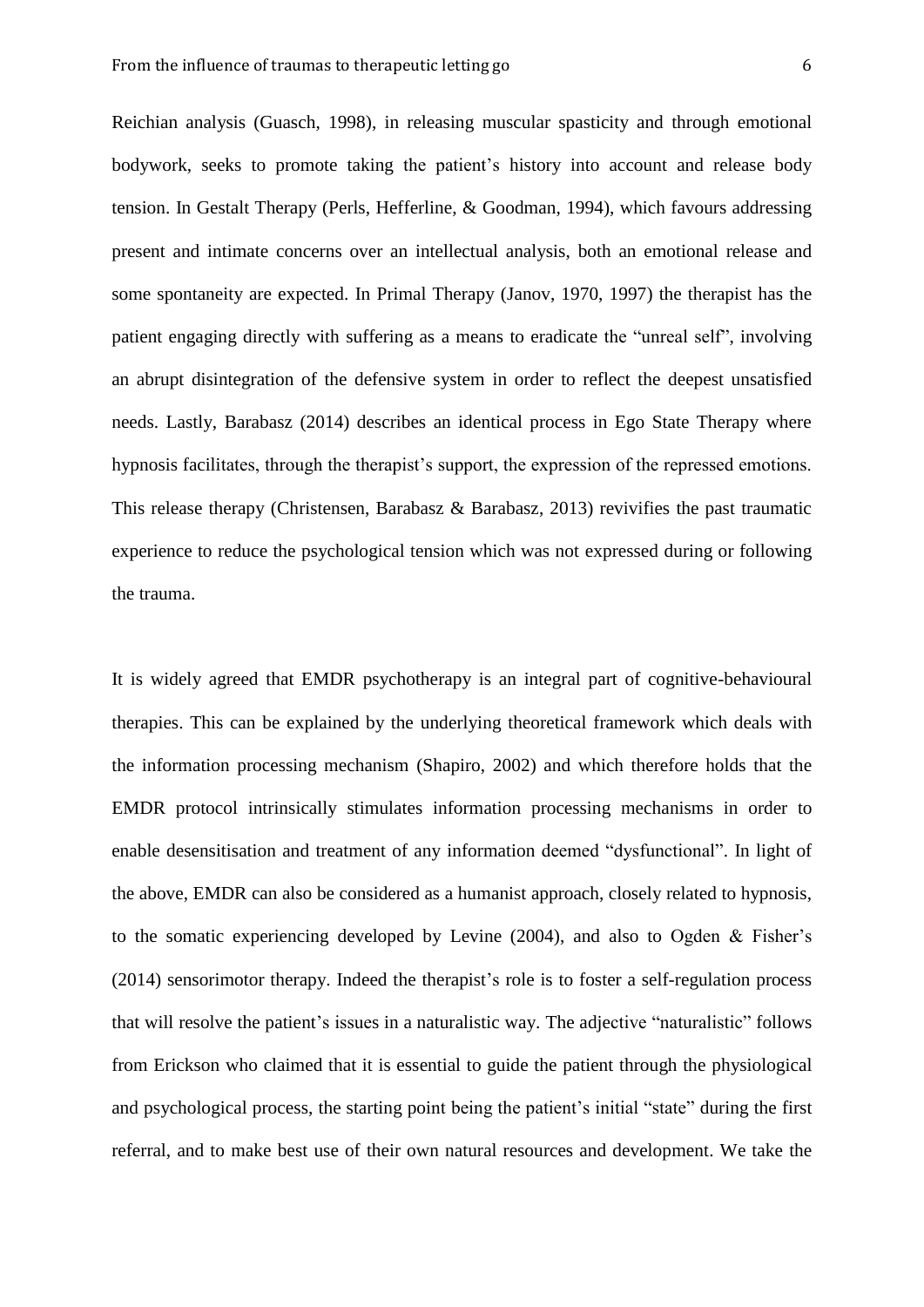view that this self-regulation can be achieved only by letting-go, and is a manifestation of the activation of the parasympathetic nervous system.

#### **Neurobiological aspect of traumatisation**

The traumatic experience seems to be an attempt at integration, an attempt to link with a part of the self within a body which by definition is difficult, if not impossible, to assimilate. The traumatic memory is characterised by a hypermnesia of the emotional aspects as well as a difficulty to remember the details of the traumatic event. This is due to the fact that a strong activation of the amygdala (seat of fear) inhibits the hippocampus responsible for long term memorisation and contextualisation of memories. Studies (Carluer, 2014) show that in the framework of PTSD, a hyperactivation of the amygdala (emotional hypermnesia, flashback), a decrease of the hippocampus' size as well as a hypoactivation of the medial prefrontal cortex and the anterior cingulate cortex, stopping any possibility of regulation of the amygdala, are observed on the brain. The emotional regulation is thus disturbed and the representation of the self altered.

Three systems usually work together to preserve the patient's integrity. The cognitive aspect is mainly managed by the brain's cortex, the emotional aspect by the limbic system and the sensorimotor aspect by the reptilian brain. When the person feels safe the prefrontal cortex usually 'controls' the other two systems, which facilitates emotional regulation. If the emotion is strong however, particularly during traumatic events where fear overcomes the patient's coping capacity, the two other systems take over. Thus, the impact of trauma can be seen in induced neurovegetative dysfunctioning (Rothschild, 2008). An important role is attributed to the limbic system which has an "evaluative fonction". The term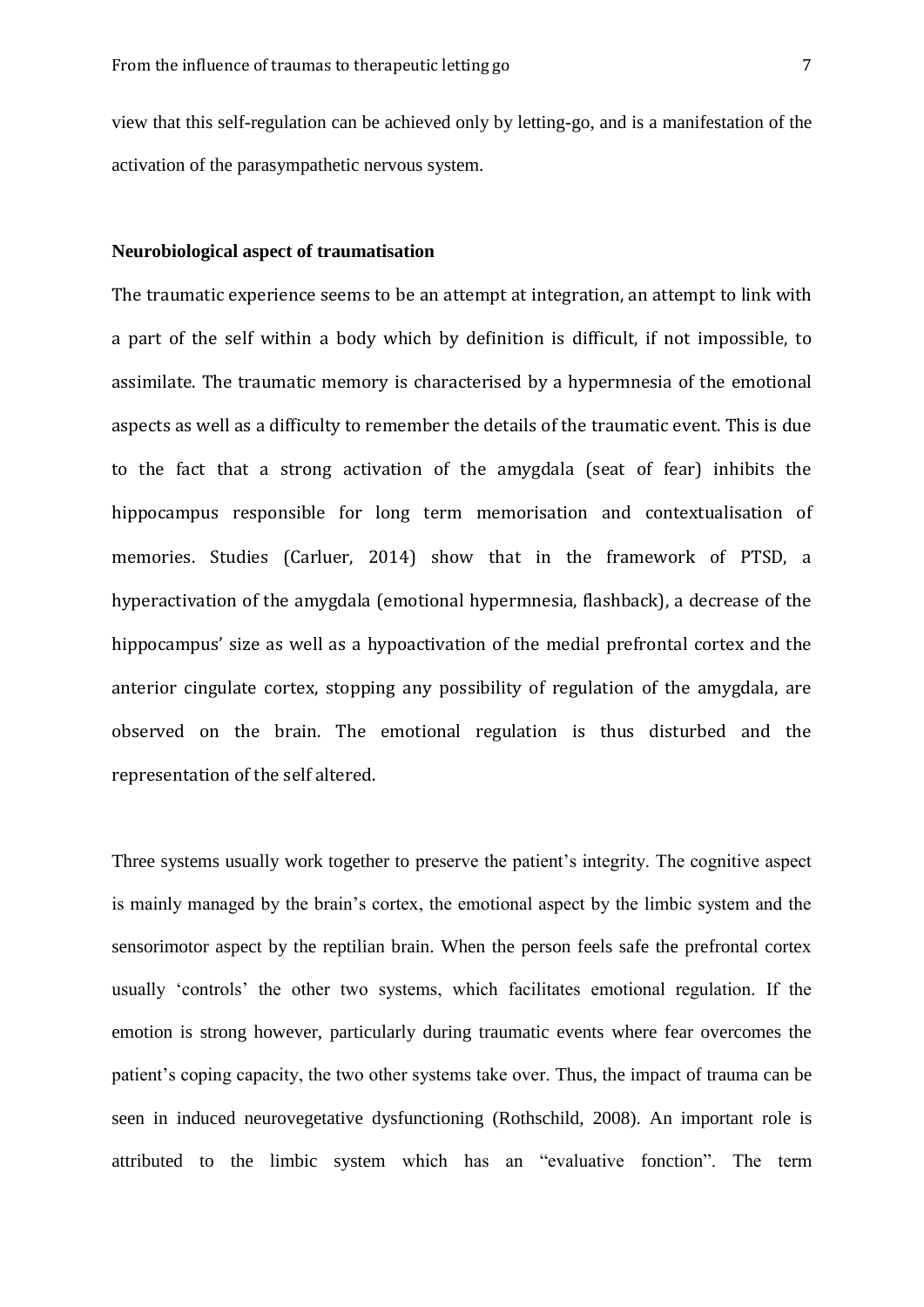"neuroconception" coined by Porges (2004) supports this. He defines neuroconception as a subconscious system made of certain neuronal sub systems that evaluates the patient's experience and differentiates between what is a reassuring, dangerous, or even a deadly environment. The thalamus, the conduit for sensory information, informs the amygdala of a dangerous situation, which then in turn activates the hypothalamus. The hypothalamus is closely linked to the vegetative nervous system which is made up mainly of the sympathetic branch (activated by exertion or due to stress) and the parasympathetic branch which plays a prominent role in resting the body and relaxation. Any stressful situation is generally characterised by major activity of the sympathetic nervous system and the hypothalamicpituitary-adrenal axis (Rossi, 1994).

The difficulty, or even inability to cope, is well known in aetiology which describes three types of primary responses towards life threatening danger: fight, flight, and the freeze reflex. When humans are confronted with stressors that exceed their coping capacity (coping defect) this very freeze reflex can be engaged automatically (Levine, 2004). Connections can surely be made with the notion of "inhibition of action" proposed by Laborit (1986). The flight and fight responses come from the sympathetic system whereas the freeze reflex seems to be linked to the simultaneous activation of both the orthosympathetic and the parasympathetic system. The freeze reflex seems to result from unusual instability in the vegetative nervous system. If fight or flight is not possible, or the threat goes beyond the body's resilient capacity, the freeze reflex is engaged. This block produces symptoms whose function is to channel the "unreleased somatopsychic strains" of the nervous system as much as possible. The symptoms thus reflect saturated neurological activation.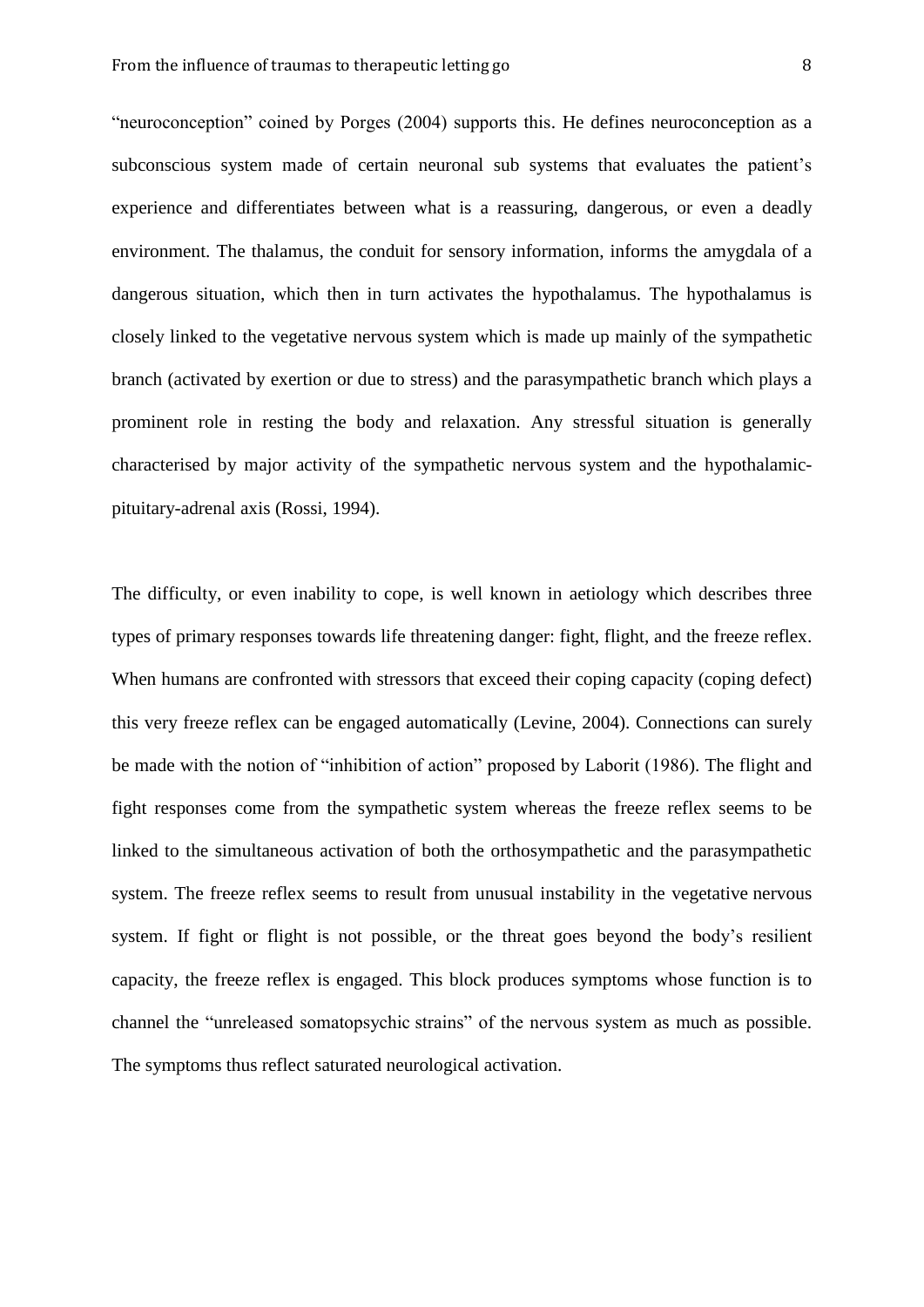#### **Vagotonic response and assimilation of the traumatic experience**

The contribution of neuroscience has allowed us to broaden our understanding of what is happening in the brain within the framework of psycho-traumatology. Levine (2004) believes that every traumatic event simultaneously creates a resilient response in the body, a response that is usually weak at first. He sees in the nervous system an adaptive capacity that is able to restore equilibrium, an auto-regulatory function which can be modified in individuals and that brings about neurological over-activation, and is a sign of approaching traumatic symptomatology. The therapeutic approach must aim to promote a dialogue between the traumatic experience (hyper-activation of the body) and the adaptive response (homeostatic regulation) in order to achieve a progressive solution. Actual data shows the existence of an autonomous resilient nervous system as suggested by Cyrulnik (2006).

Research on EMDR shows that the traumatic information processing mechanism slowly engages as soon as the patient is in a vagotonic state (Sack, 2005; Barrowcliff, Gray, Freeman, & Mac Culloch, 2004; Elofson, Von Scheele, Theorell, & Sondergaard, 2008). The parasympathetic nervous system can spontaneously activate a "natural" resolution of psychological traumas (Roques, 2009 ; Schore, 1994). It seems that whilst in the vagotonic state, the amygdala enables the neocortical inclusion of previous dysfunctional information in the long term memory (Roques, 2009). Clinically, the patient feels a certain relaxation, even drowsiness (parasympathetic activation) and also a dissociation of a hypnotic kind. A part of the patient's self remains due to the therapist (active social engagement) whilst another part is linked to the past trauma. As in hypnotherapy, the aim is to bring the patient to engage the trauma whilst grounding it in the here and now. In order to be therapeutic, this dissociation must respect the window of tolerance in order to not overcome the patient's coping capacity. Too much sympathetic activation prevents any treatment, as does too little. Let us be clear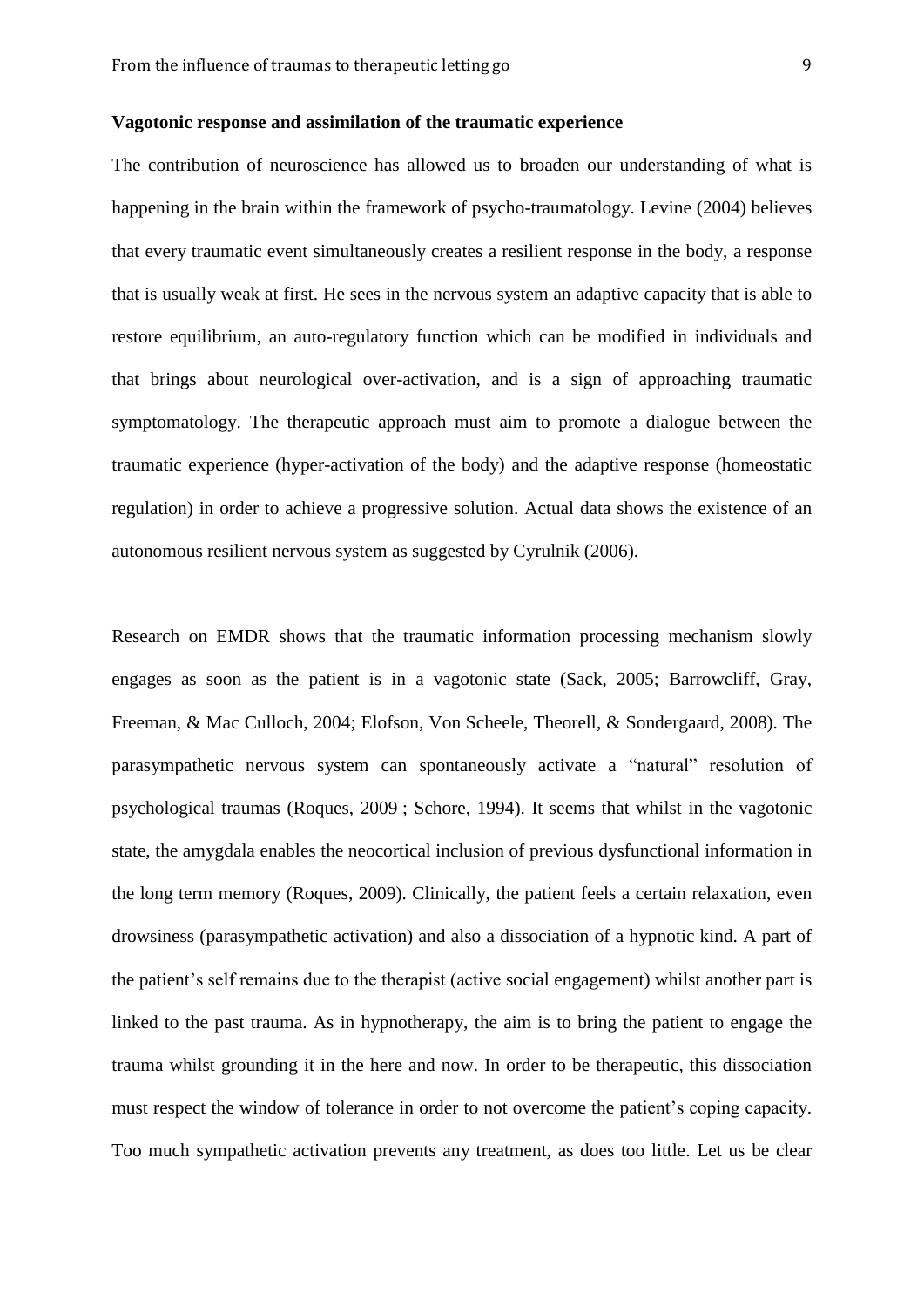that current data tends to show that high level parasympathetic stimulation allows this window of tolerance to remain intact (Dellucci, 2011). According to our current knowledge, there is a correlation between this variation of the activation and the patient's attachment. Work done by Schore (1994) and Perry, Pollard, Blakley & Vigilante (1995) shows the essential role played by a healthy attachment in allowing an increased capacity to deal with stressors. A reassuring attachment acts as a safety net for the child and makes exploration of the environment and the ability to face painful situations easier (Laborit, 1986). It would appear from this data that the nature of the patient's attachment is linked to their tolerance for sympathetic excitement, just as the nature of the relationship with the patient influences this tolerance and therefore their information processing mechanisms. This seems to confirm the work of Porges (2004) which highlights the importance of social engagement (relationship to the other through eye contact, facial expression, sensoriality, etc.) in restricting neurological over-excitability, social engagement which is apparently underpinned by the visceral branch of the parasympathetic system. Porges (1994) views the parasympathetic nervous system as a regulator of reactivity and vulnerability with regard to stress: "Stress and homeostasis are interdependent. Homeostasis reflects internal visceral regulation, whereas stress is the subjection of internal needs in response to external needs. When the parasympathetic system does not respond perfectly to internal needs (depression of the nervous system), the body undergoes stress. Measuring parasympathetic energy can determine stress and vulnerability to it" (p. 497). Excitation of the orthosympathetic system is therefore as essential as vagotonic under-activation in explaining reactivity to stressors. Thus parasympathetic activity, particularly the ventral branch, is parallel to the body's auto-regulation mechanisms.

Porges' (2004) polyvagal theory completes our understanding of the syndromes linked to stress and the body's response to it. The autonomous nervous system is made of three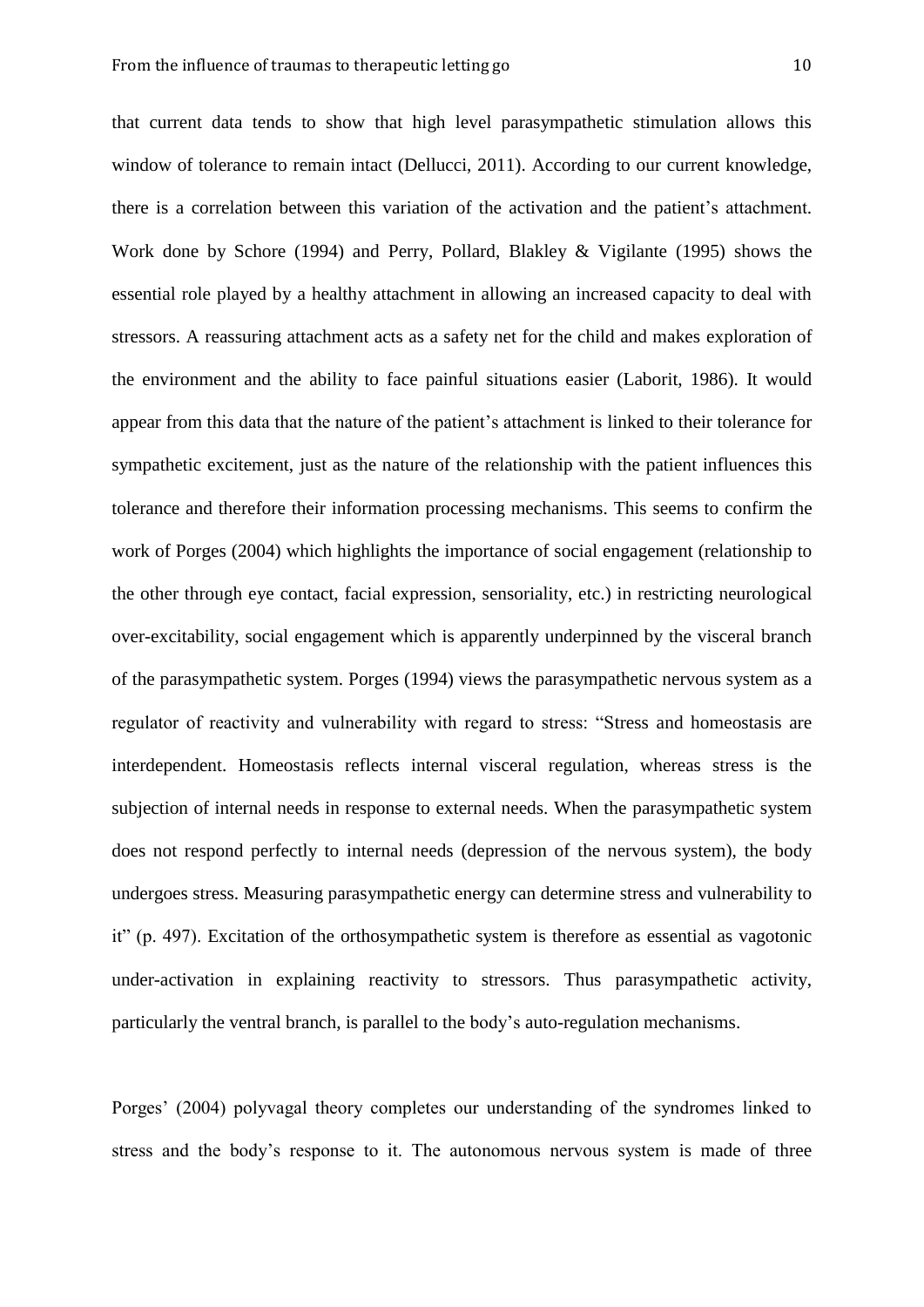reciprocal systems, that is, self-balancing systems: 1. the sympathetic nervous system allows improvement of the body's relationship to its environment through a general mobilising of protection and/or defence mechanisms; 2. the parasympathetic nervous system is more focused on the body's restoration and homeostasis processes. Most of the innervation of this branch of the autonomous nervous system can be broken down into two sub-systems: 2a. the dorsal vagal system, the most primitive part, which is an oxygen conservation system which can stop, freezing the body when the trauma is very severe; 2b. the ventral vagal system, phylogenetically more recent, which maintains social engagement through, amongst other things, facial expression. Porges' theory proposes a model of hierarchical responses in which the most sophisticated responses linked to the most developed nervous system are used as a priority: 1. social engagement (ventral vagal system), 2. fight or flight via the sympathetic nervous system, or lastly 3. freeze reflex through the dorsal vagal system.

Therefore in light of the above, EMDR and hypnosis, which embody the very essence of psychotherapy, activate the ventral vagal system which plays a part in social engagement and reducing sympathetic excitation through a reassuring relationship with the other. Stimulation (eye movement, tapping, etc.) and inducing hypnosis can enable depression of the vagal tone and thus a counterbalancing of the sympathetic system. The data currently show that such stimulation causes a decrease in heart rate and the skin's conductance, a slight decrease in oxygen consumption, a slight increase in carbon monoxide release, an increase in respiratory rate and skin temperature, and improved cardiac activity (Tarquinio, 2009). Also Pagani et al. (2012) have used EEG to show a major change in activation of the limbic regions to the cortical area following EMDR therapy. Pagani, Hogberg, Fernandez, & Siracusano (2013) have confirmed these results in a study carried out using functional magnetic resonance imaging (FMRI). Moreover, the activation of the parasympathetic system seems to activate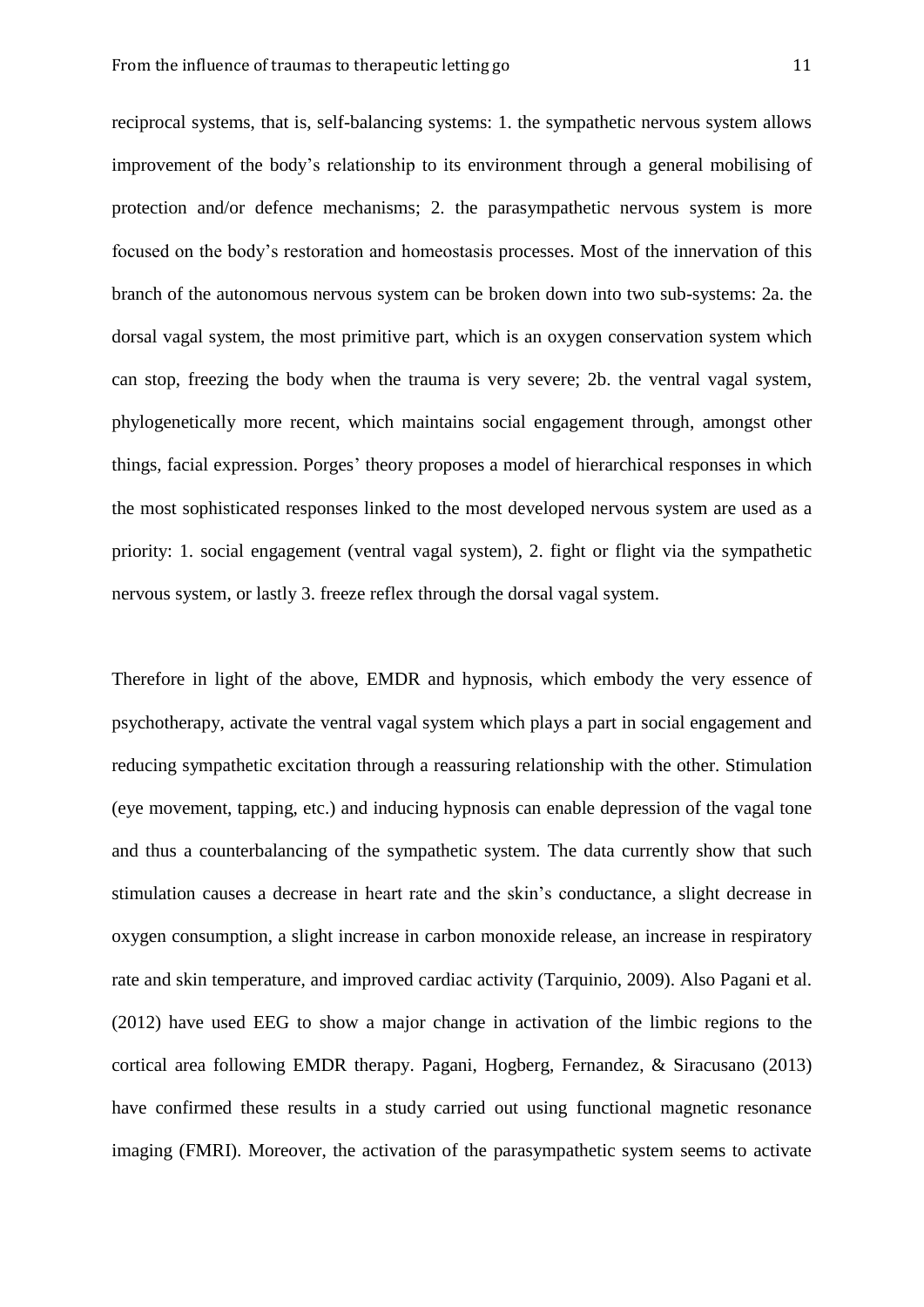the medial prefrontal cortex, which is the brain's structure involved in the conscience of self and altered in case of PTSD (Carluer, 2014).

These physiological changes signify parasympathetic activity identical to that which occurs during paradoxical sleep, confirming the possible hypothesis of the mnesic role of REM sleep. Furthermore Roques (2009) posits that during EMDR eye movements enable cholinergic release and thereby contribute to an increase in associative mnesic links. Finally, alternating bilateral stimulation counterbalances the deactivation of both the left orbitofrontal cortex and Broca's area that results from high stress levels (Rauch et al., 1996), preventing any verbal elaboration and physiological well-being. The hypothesis put forward here aims therefore to restore balance within the two main branches of the autonomous nervous system, ortho and parasympathetic. These mechanisms are likely to be found in the practice of cardiac coherence which addresses the essential question of the integration and regulation capacities of the patient. Coherence can be seen as a homeostatic state in which the patient is stable, a state not found in patients who have multiple traumas or hyperactivity caused by stressful developmental environments. Coherence refers to the vagotonic reflex and letting go in the sense that the patients are integrated, unified and calm enough to observe their own psychological, emotional, physical manifestations. Coherence can be measured through evaluation of the respiratory sinus arrhythmia (Porges, 1994). Deep breathing or meditation techniques enable this peaceful state. Breathing in slightly increases heart rate while breathing out, due to the vagal influence on the heart, and lowers heart rate. Heart Rate Variability (HRV) corresponds to the difference in these two rates during the two stage of breathing. This difference allows us to determine the vagal tone of the patient. Porges thus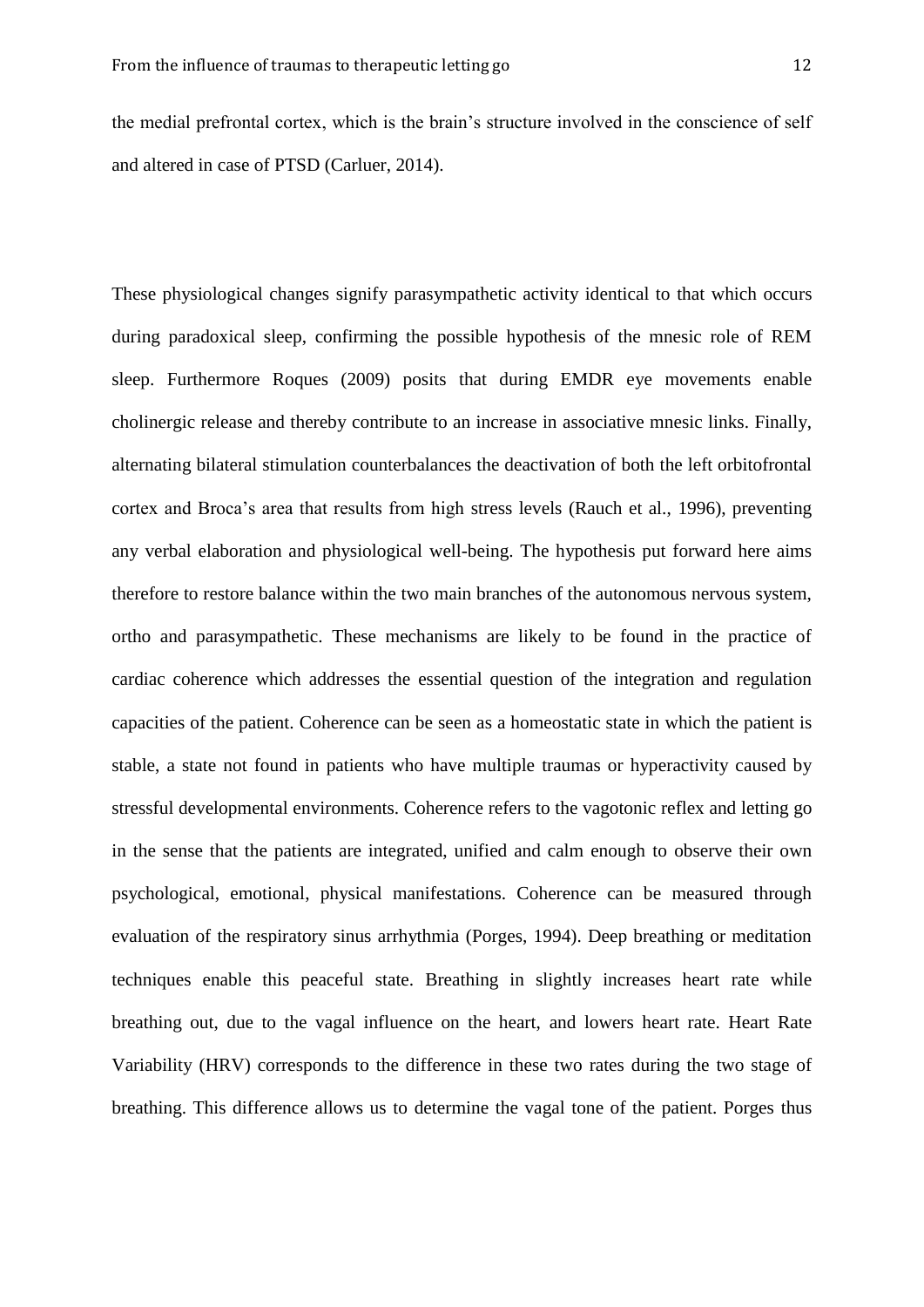demonstrates that this tends to increase during a child's development, along with an improvement in discovery and self-regulation behaviour.

The theory of mnesic consolidation can also allow us to think of the possible therapeutic effect of EMDR, release therapies or more generally of the approaches aiming to reactivate psychotraumatic memories (Tarquinio, 2014). Any memory becomes prone to degradation when it is recalled. Recalling a memory makes it labile and can thus encourage a biological re-encoding (expressed as a protein production) of this information as another form.

That way, during the letting go phase, the confrontation with the traumatic memory within a secure therapeutic frame creates an opportunity to change it in such a way that it can be seen under a different angle. Keeping the working memory busy, with eye movement for example, with a distraction task or hypnotic suggestions, prevents any possibility to re-encode the memory in its initial dysfunctional form. Saturating the patient's attention while placing them in a secure situation facilitates a re-encoding possibly more adapted.

#### **Letting go to re-associate**

It follows from the formulations put forward here that the patient engaging in trauma psychotherapy must adopt a specific mindset ("participatory observation", Masson, 2002) in which they must be "attentive and relaxed" with regards to what emerges during therapy. This is the letting go that involves dissociation, re-association and vagotony. When faced with the unbearable, the unthinkable, or an inability to react, a traumatised person always tries to put out of their mind anything that is painful for them. Getting close to the "trauma vortex" (Levine, 2004) creates a fear which potentiates the inhibition of action and further perpetuates the syndrome. Patients beginning to emerge from this frozen state tend to be unstable (strong abreactions, massive anxieties, acting out, etc.), a tendency which will accentuate the fear of apprehending the painful memory and reactivating once more the fight,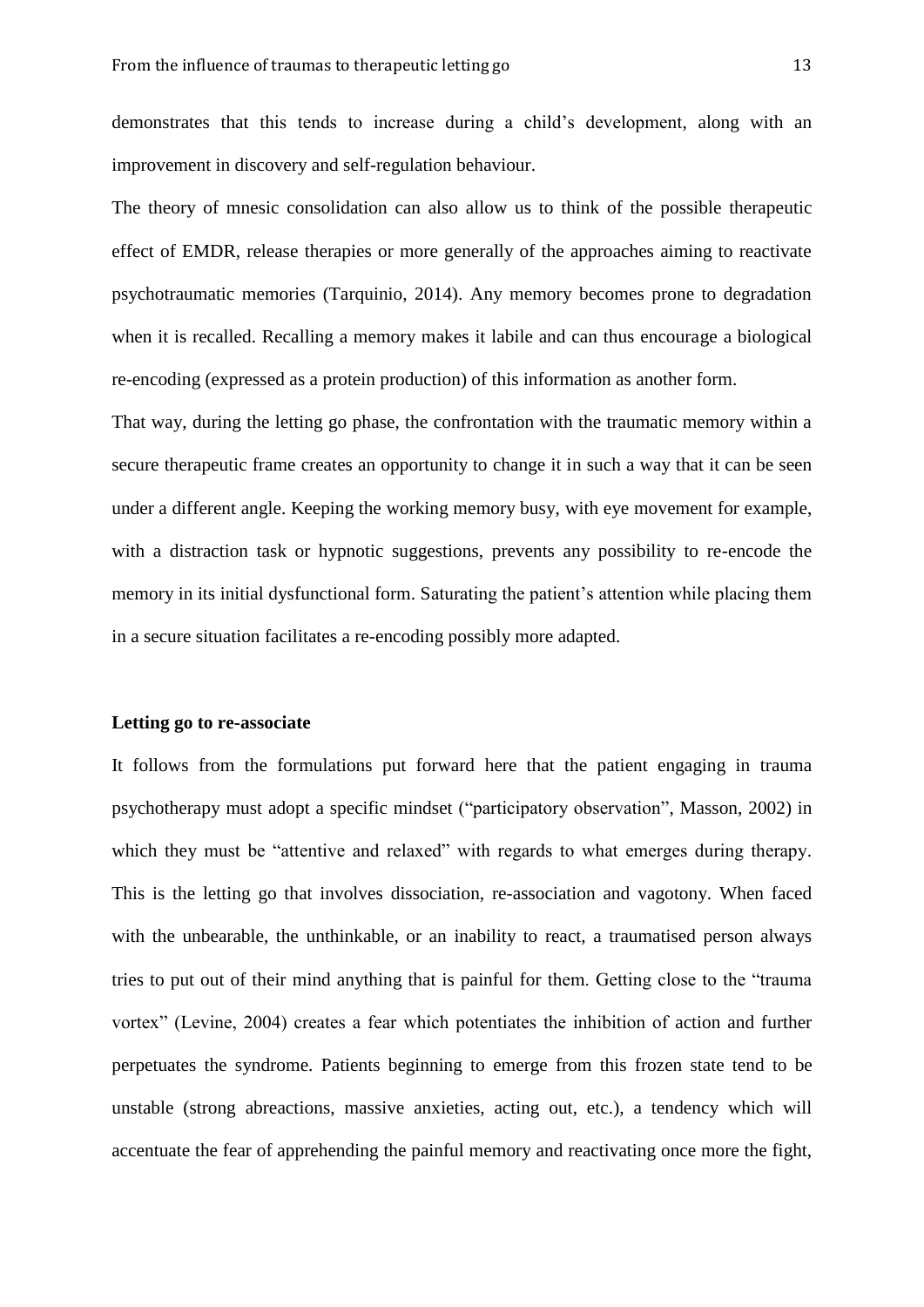flight or freeze reflex, preventing any natural and adaptive resolution of the trauma. The therapeutic aim then is to enable patients, within a reassuring framework, to accept this new encounter with themselves. In EMDR this encounter is enabled by both protocol and in particular by alternating bilateral stimulation (eye movement, etc.). In hypnotherapy therapeutic dissociation allows this same assimilation.

This approach can also be found in psychotherapies such as Somatic Experiencing or Sensori-Motor Therapy in which the patient is called upon to track somatic manifestations. Since the impact of trauma has in a sense fragmented somatopsychic integrity, altering any physical consciousness, it is necessary to confront the trauma through the body, physical sensations that could reflect a disturbing memory in order to guide us towards instinctive resources. The practice of SE or SMT relies on the "felt sense" put forward by Gendlin (2006). This involves experiencing all the sensations, and is similar in approach to that of mindfulness (Segal, Williams, & Teasdale, 2006). Working with sensations guides the patient towards a gradual reduction of immobilizing reactions. As Levine states (2004) "reenactment represents an attempt of the body to finish a natural cycle of activation and deactivation which goes along with the response to threat on the wild" (p. 191). Focusing attention enables both a decrease in orthosympathetic activity and a process of salutary release. This same dynamic can be found in hypnotherapy, as in the work of Rossi (2005, 2008) for example. He sees each symptom as a signal conducive to creativity. According to Rossi (2002), "with our psychobiological approach, we are closely looking for the signalsymptom, and then facilitate the implementation of creative processes of information transduction able to convert the negative aspects of the symptoms into therapeutic reactions" (p. 135). For Rossi, each symptom, each emotional manifestation, each aspect of the patient's experience is considered as a signal enabling access to other aspects of the patient's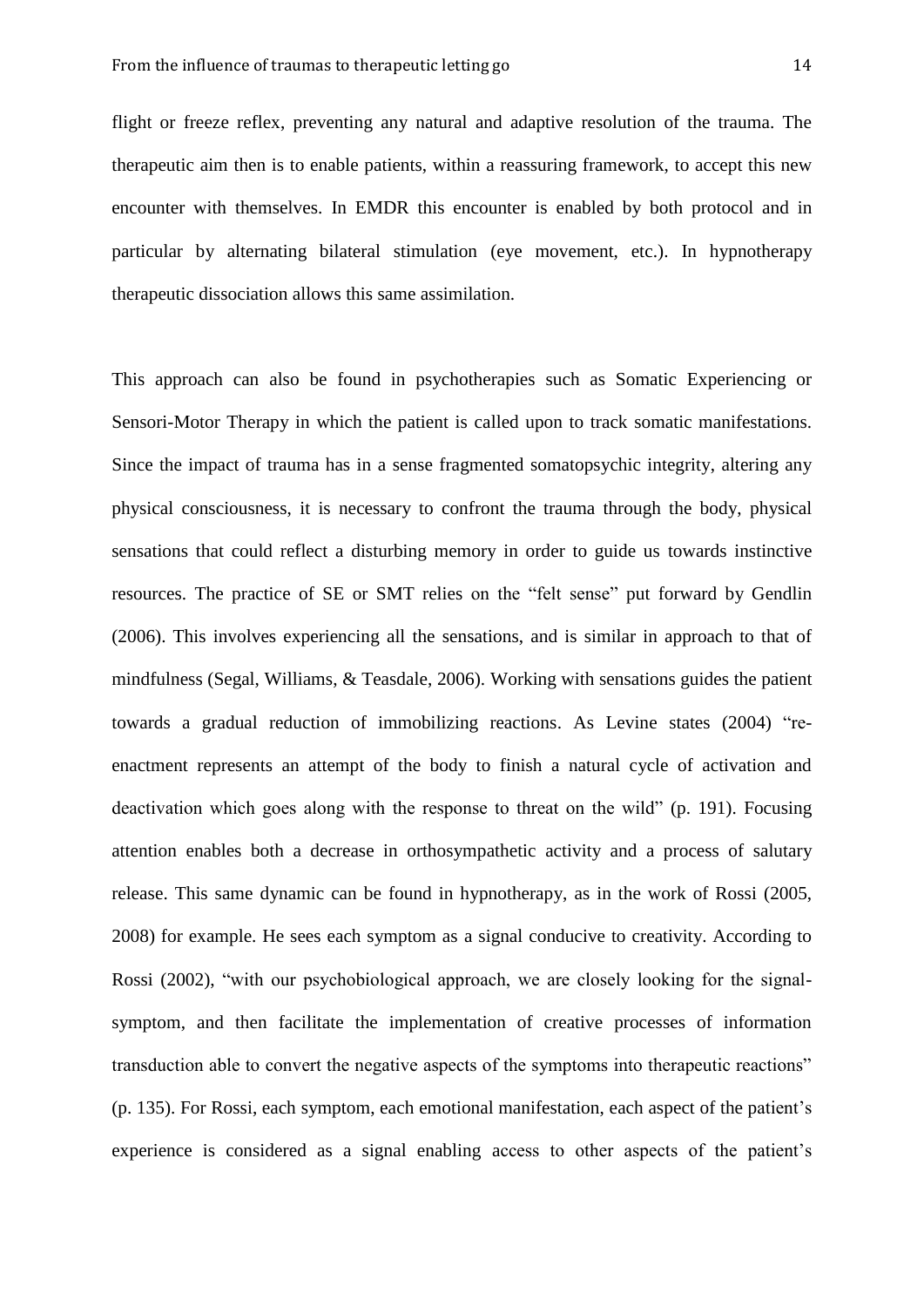experience; this also affects the SIBAM (acronym proposed by Levine to designate the five experiential elements of the patient on which it is possible to work during therapy: sensation, image, behaviour, affect, meaning) by linking and integrating emotions, meanings, sensations and behaviours. This perspective is essential in understanding Roustang (2004) for whom the symptom is always isolated from the individual since it is an isolated manifestation of all the other human aspects. The suffering patient is stuck in a state of anxiety, subject to recollections for example. The patient can also be stricken by obsessions or psychogenic somatic pain. By calling on the patient to focus attention on a dysphoric emotion or sensation, other experiential aspects such as other thoughts, images or emotions can then be accessed. We are thus enabling a heuristic elaboration conducive to changes. Rossi speaks of "information transduction" to describe this natural psychodynamic creativity which makes use of the interplay between implicit (unconscious) and explicit (conscious) processes. It is not a matter of controlling the symptom that has manifested itself but rather using it as an opportunity to explore and bring to light new possibilities for centripetal communication (between soma and the psyche) and centrifugal communication (between the patient and the other) to promote well being. This is how the notion of information transduction should be understood. Rossi's psychotherapeutic sessions generally follow the four-stage creative cycle outlined by Wallas (1926): preparation, incubation, illumination, and verification. The first stage, preparation, involves bodily experience during which the patient goes through all their experiences ("felt sense", Gendlin, 2006). At this stage physiological reactions can be observed (vibrations, trembling, perspiration, increased heart rate, emotions, etc.) and are usually signs of orthosympathetic activity. The second stage, incubation, is an internal exploration (letting go, dissociation, re association, free association, reframing, etc.). This involves using extended consciousness to look for something new whilst noting any changes in the surroundings and also within the patient in order to enable an adaptive reaction (Rossi,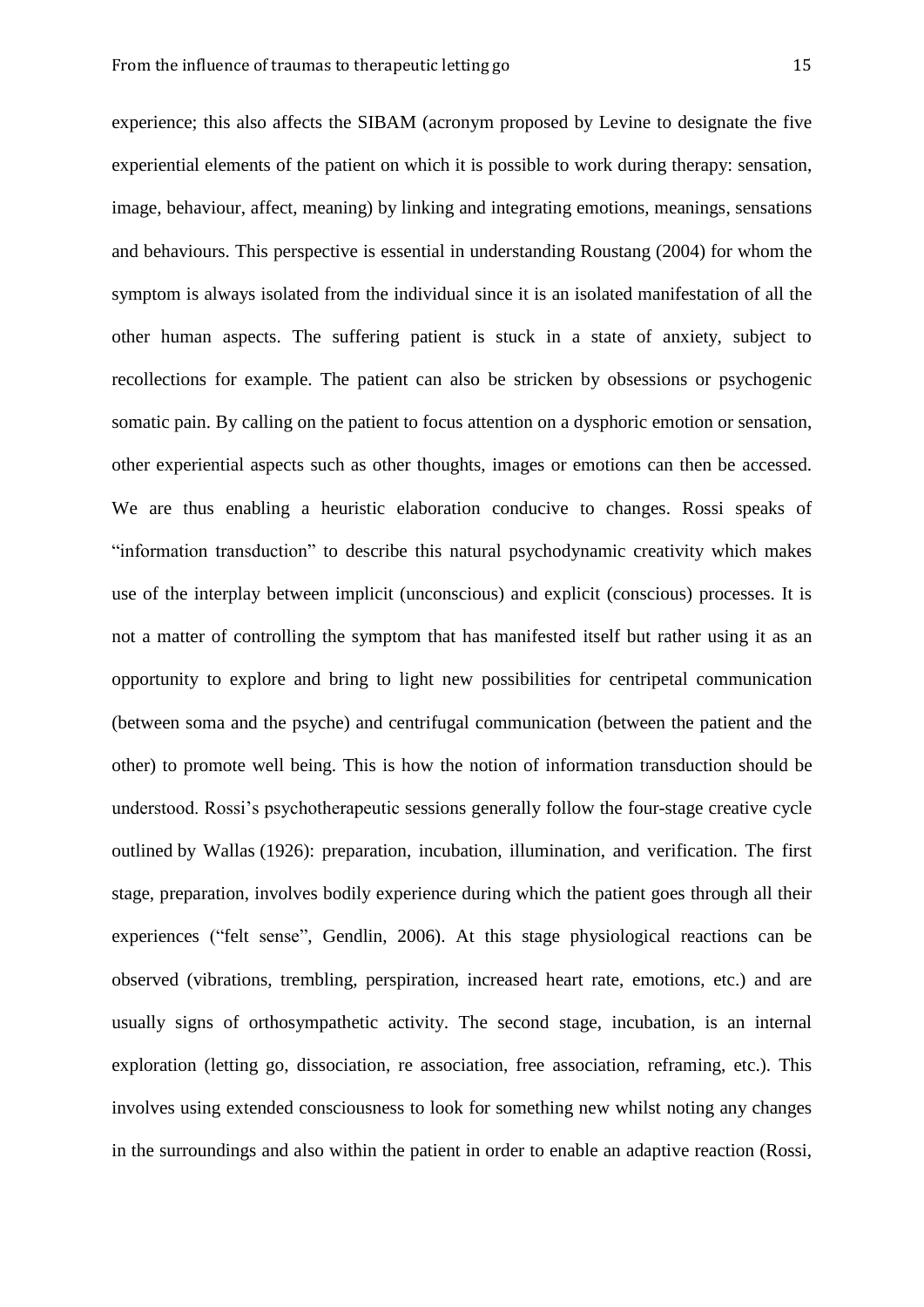2005). It would appear that access to the senses is only possible secondarily; the inhibition of Broca's area in preventing any verbalization is probably a contributory factor. It is during this psycho-physical work that information transduction seems to be most intense and therapeutic. This is generally based on vagotonic relaxation which fosters a reconnection of dysfunctional information to the older information stored in the long term memory. The penultimate stage focuses more on a natural resolution. As pointed out by Levine (2004): "once you realise it, the internal sensations nearly always change. These changes usually allow a better flow of energy and vitality" (p. 100). After some time of experiencing fully what is happening within the body, the patient starts to perceive a positive outcome: pleasant bodily sensations, emergence of new thoughts and/or positive memories, creative imagination. This results from work done implicitly in the previous stage. New possibilities come to light. Finally the last stage, verification, allows associations between past and present to be made. Both symbolization and verbalisation further enhance the effects of what has happened during the work with the therapist. This is a time for the patient to integrate and consolidate the whole experience.

#### **Conclusion**

Following an experiential analysis of diverse psychotherapies, based in particular on the clinical practice of EMDR and hypnotherapy, the issue of handling trauma calls upon practitioners and researchers to make links between the different theoretical schools of thought. The letting go process, viewed as a psycho-physical dynamic combining dissociation, re-association and vagotony, seems to address this reflective and practical concern in the difficult treatment of severe and mild traumas. The advantages are twofold: it allows links to be made between clinical practice and neurobiology, and also appears to be an integrative concept in that it is a feature in diverse psychotherapies that aim to resolve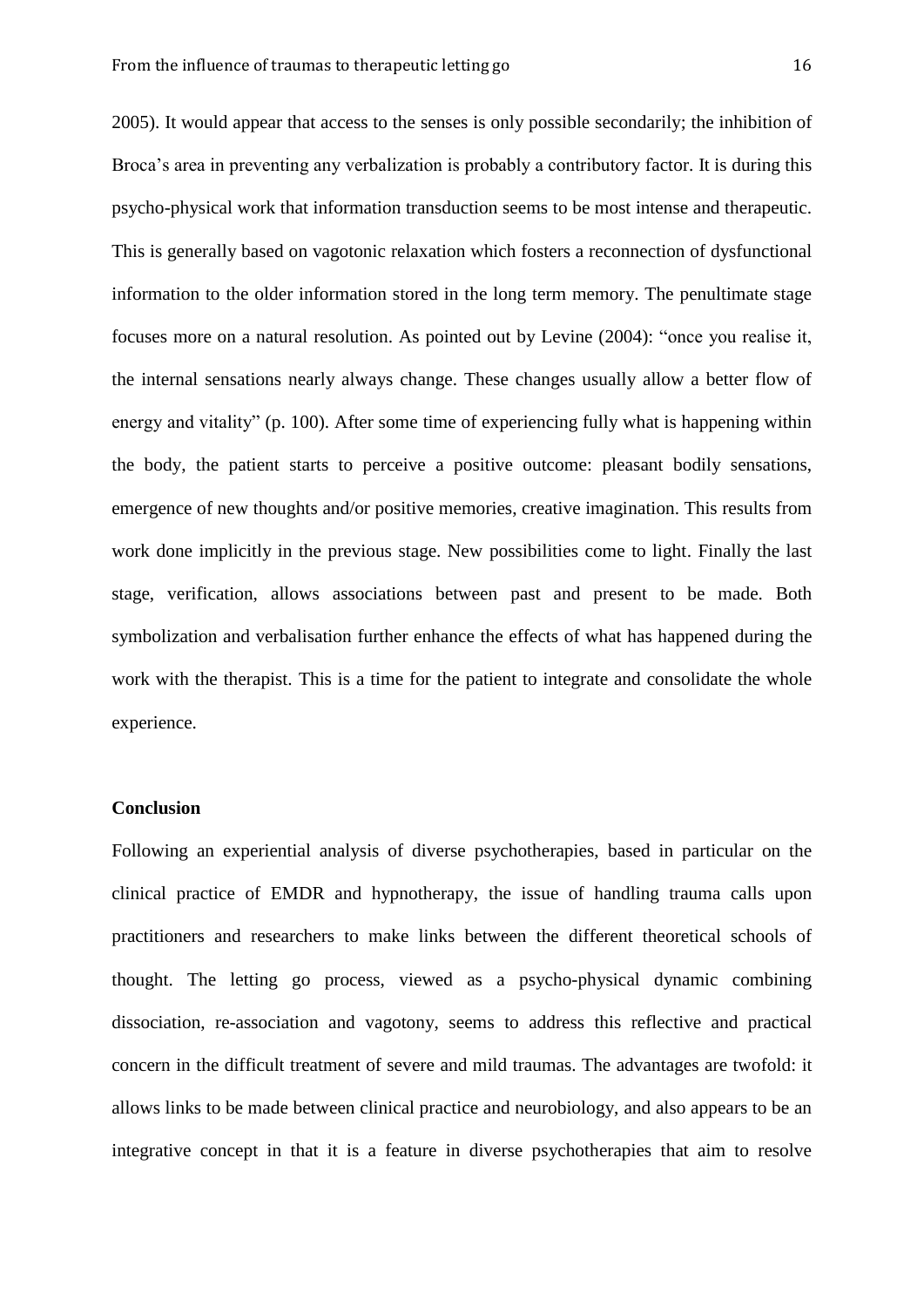traumas. We now need to better our understanding of this process and develop various techniques that can incorporate it appropriately in different clinical settings. If the patient is to be rescued from the edge of the traumatic abyss, the therapist must be fully involved in order to provide sufficient support and thus become a "resilient guardian".

#### **Conflict of interest: none.**

#### **References**

Barabasz, A. (2014). Evidence based abreactive ego state therapy for PTSD. *American Journal of Clinical Hypnosis,* 56(1), 54-65.

Barrowcliff, A.L., Gray, N.S., Freeman, T.C.A., & Macculloch, M.J. (2004). Eye-movements reduce the vividness, emotional valence and electrodermal arousal associated with negative autobiographical memories. *The Journal of forensic Psychiatry and Psychology*, *15*, 325-345.

Billeter, J.F. (2006). Le vertigineux et inappreciable en deçà. Sujet et subjectivité dans le Tchouang-Tseu. In S. Mancini (Eds.), *La fabrication du psychisme. Pratiques rituelles au carrefour des sciences humaines et des sciences de la vie* (pp. 91-105). Paris: La Découverte.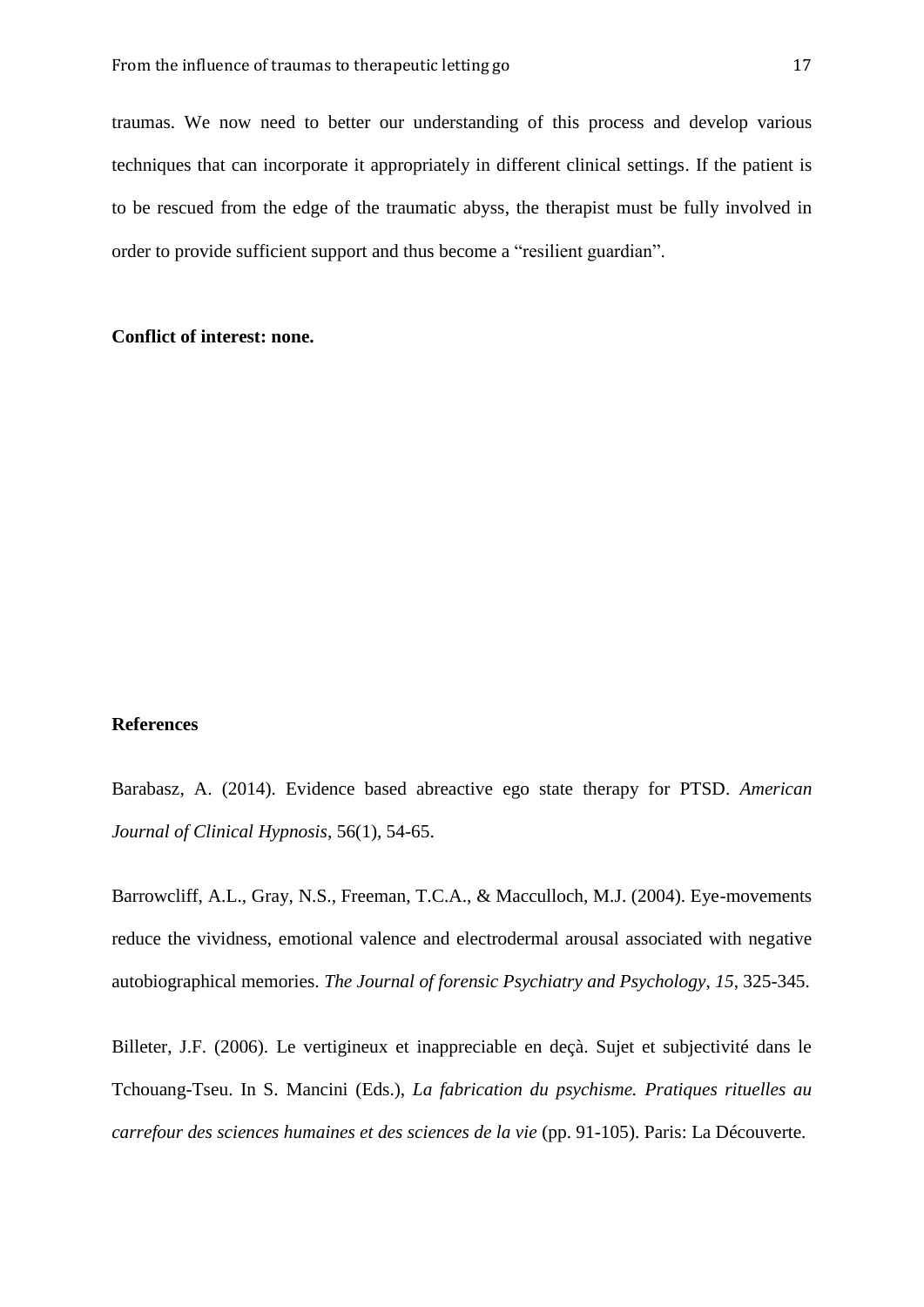Carluer, L. (2014, July). *Apports des recherches neuroscientifiques et de l'imagerie médicale*. Paper presented at Eye Movement Doctoral Research : 4th Metz Academic Meeting, Metz, France.

Christensen, C., Barabasz, A., & Barabasz, M. (2013). Efficacy of abreactive ego state therapy for PTSD : trauma resolution, depression, and anxiety. *International Journal of Clinical and Experimental Hypnosis,* 61(1), 20-37.

Cyrulnick, B. (2006). *De chair et d'âme*. Paris: Odile Jacob.

Dellucci, H. (2011, July). *Troubles dissociatifs : Définitions, aspects théoriques, particularités cliniques*. Paper presented at Séminaire de recherche universitaire sur l'EMDR, Metz, France.

Elofson, U.O.E., Von Scheele, B., Theorell, T., & Sondergaard, H.P. (2007). Physiological correlates of eye movement desensitization and reprocessing. *Journal of Anxiety Disorders*, *22*, 622-634.

Erickson, M.H. (1999). *L'intégrale des articles de Milton H. Erickson sur l'hypnose – De la nature de l'hypnose et de la suggestion*. Bruxelles: Satas.

Gendlin, E.T. (2006). *Focusing, au centre de soi*. Paris: Les Editions de l'Homme.

Godin, J. (1992). *La nouvelle hypnose. Vocabulaire, principes et méthode*. Paris : Albin Michel.

Guasch, G. (1998). *Quand le corps parle*. Vannes: Sully Editions.

Janet, P. (1889). *L'automatisme psychologique*. Paris: Alcan.

Janov, A. (1970). *Le cri primal*. Paris: Flammarion.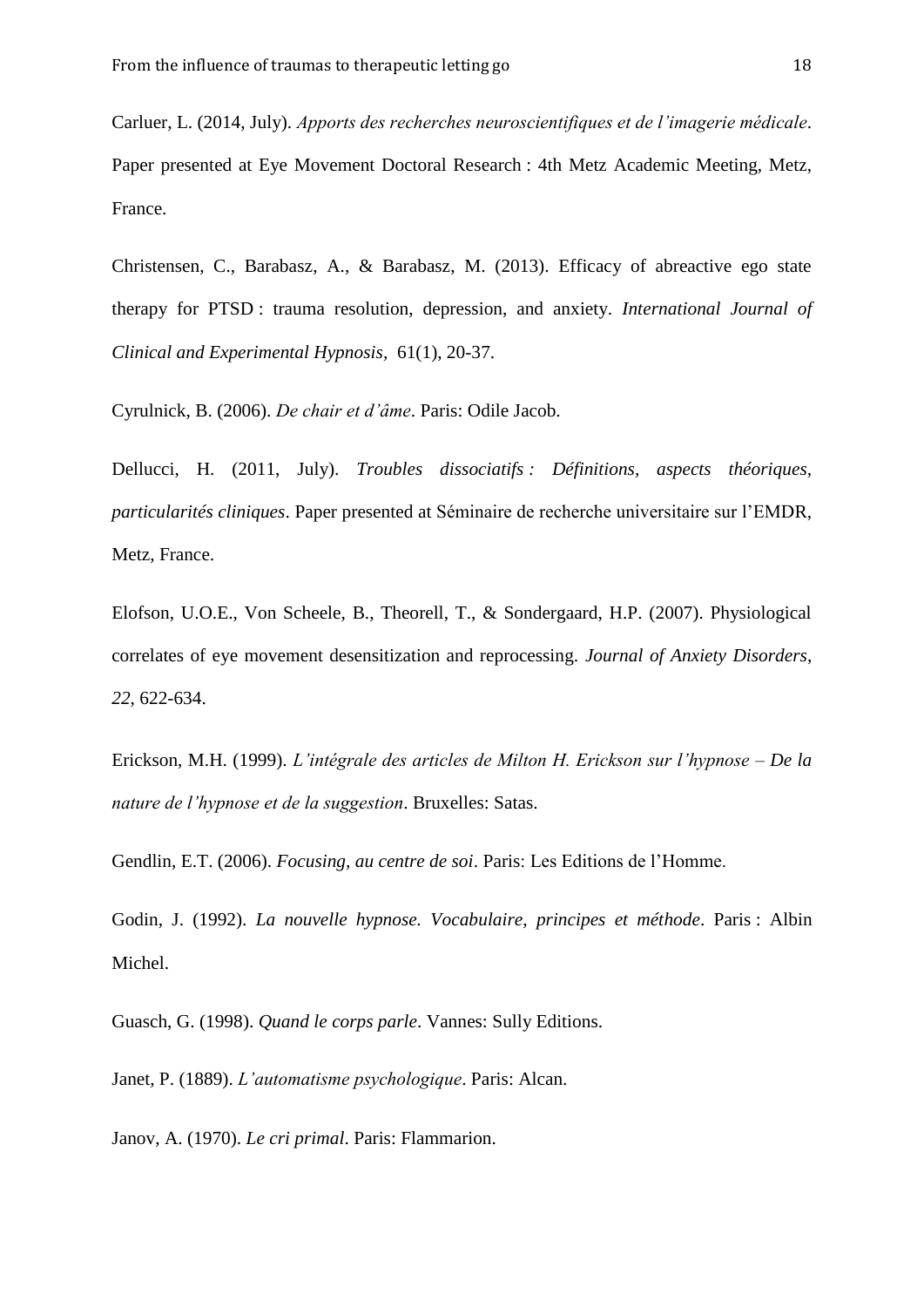Janov, A. (1997). *Le corps se souvient*. Paris: Editions du Rocher.

Laborit, H. (1986). *L'inhibition de l'action*. Paris: Masson.

Levine, P.A. (2004). *Réveiller le tigre. Guérir le traumatisme*. Charleroi: Socrate Editions Promarex.

Masson, J. (2001). Hypnose et psychothérapies : le lâcher-prise comme invariant thérapeutique. *Le Journal de Nervure, 8(XIV)*, 4-5.

Masson, J. (2002). *Hypnose et prise en charge du patient alcoolique : étude clinique portant sur douze consultants externes alcooliques pris en charge à l'aide d'une technique hypnotique aménagée en milieu hospitalier (PhD)*. University of Picardie Jules Verne.

Masson, J. (2008). A propos de l'approche d'Ernest Rossi. In E. Collot (Eds.), *Hypnose & pensée magique* (pp. 219-228). Paris: Imago.

Masson, J., Bernoussi, A., & Chambon, O. (2012). Pratiques rituelles, transe et psychothérapie : à partir de deux orthopratiques. *L'évolution psychiatrique, 77*, 631-641.

Masson, J., Bernoussi, A., Cozette Mience, M., & Thomas, F. (2013). Complex trauma and borderline personality disorder. *Open Journal of Psychiatry, 3*, 403-407.

Michaux, D. (2006). *Hypnose et dissociation psychique*. Paris: Imago.

Ogden, P., & Fisher, J. (2014). *Sensorimotor Psychotherapy. Interventions for trauma and attachment*. New York: W. W. Norton & Company.

Pagani, M., Di Lorenzo, G., Verardo, A. R., Nicolais, G., Monaco, L., Lauretti, G., … Siracusano, A (2012). Neurobiology of EMDR-EEG imaging of treatment efficacy. *PloS One*, *7(9)*, e45753.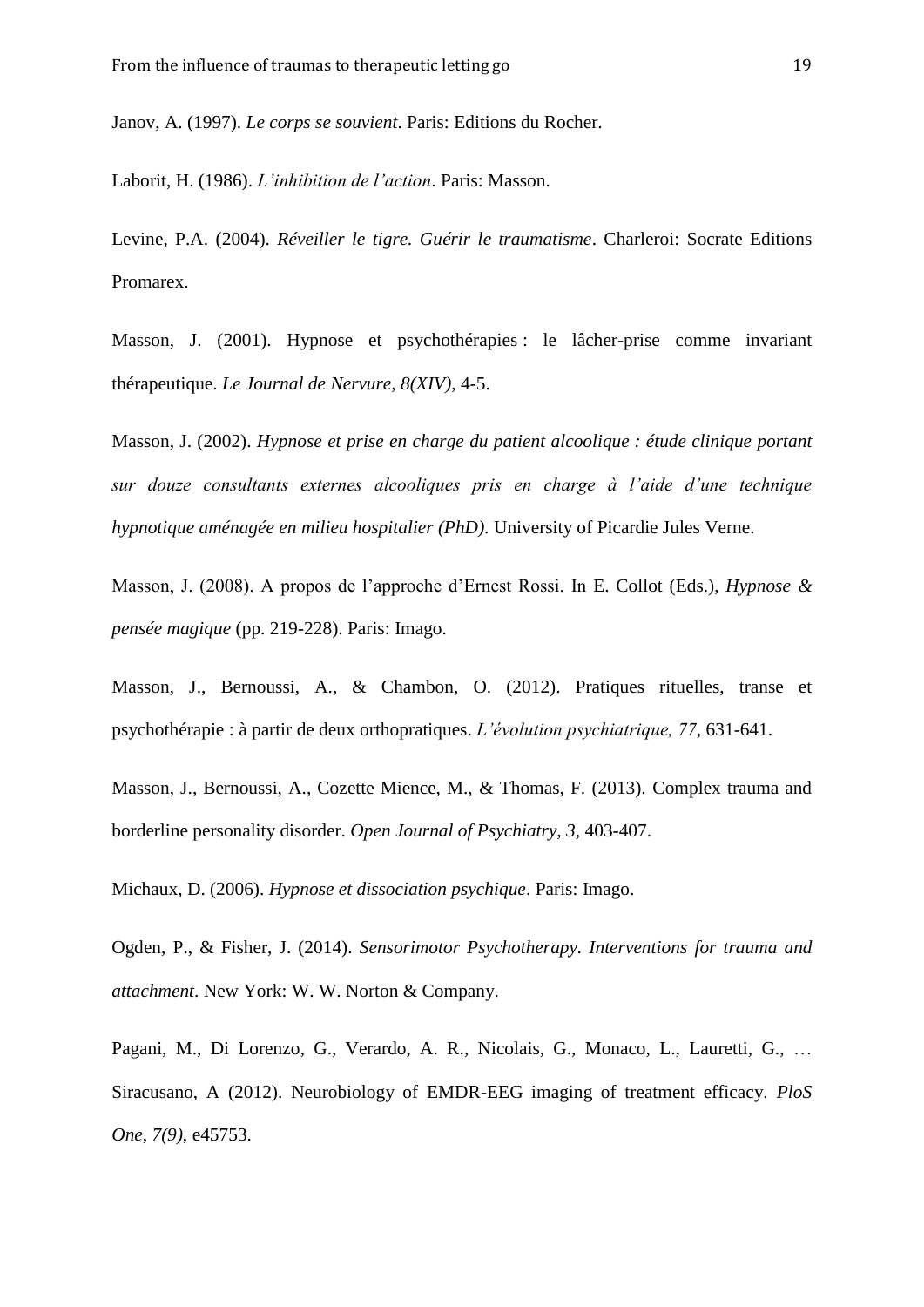Pagani, M., Hogberg, G., Fernandez, I., & Siracusano, A. (2013). Correlates of EMDR Therapy in Functional and Structural Neuroimaging: A Critical Summary of Recent Findings. *Journal of EMDR Practice and Research, 7 (1*). 29-38.

Perls, F., Hefferline, R., & Goodman, P. (1994). *Gestalt Therapy : Excitement and Growth in the Human Personality*. New York: Souvenir Press Ltd.

Perry, B.D., Pollard, R.A., Blakley, W.L., & Vigilante, D. (1995). Childhood trauma, the neurobiology of adaptation, and "use-dependent" development of the brain: How "states" become "traits". *Infant Mental Health Journal, 16(4)*, 271-291.

Porges, S. (1994). Le tonus vagal : indicateur du stress et de la vulnérabilité au stress chez l'enfant. *Médecine & Enfance, October*, 494-503.

Porges, S. (2004). Neuroception: a subconscious system for threats and safety. *Zero to Three*, *May*, 19-24.

Rauch, S., Van Der Kolk, B.A., Fisler, R., Alpert, N.M., Orr, S.P., & Savage, C.R. (1996). Symptom provocation study of post-traumatic stress disorder using position emission tomography and script-drive imagery. *Archives of General Psychiatry, 53*, 380-387.

Roques, J. (2007). *Guérir avec l'EMDR. Traitements, théorie, témoignages*. Paris: Le Seuil.

Roques, J. (2009, November). *Révolution et évolution du paradigme introduit par l'EMDR dans le champ psychothérapeutique*. Paper presented at Premier séminaire sur l'état et les perspectives de la recherche universitaire française sur l'EMDR, Metz, France.

Rossi, E. L. (1994). *The Psychobiology of mind-body healing. New concepts of the therapeutichypnosis*. New York: W.W. Norton & Compagny.

Rossi, E.L. (2002). *Psychobiologie de la guérison*. Barret sur Méouge: Le Souffle d'Or.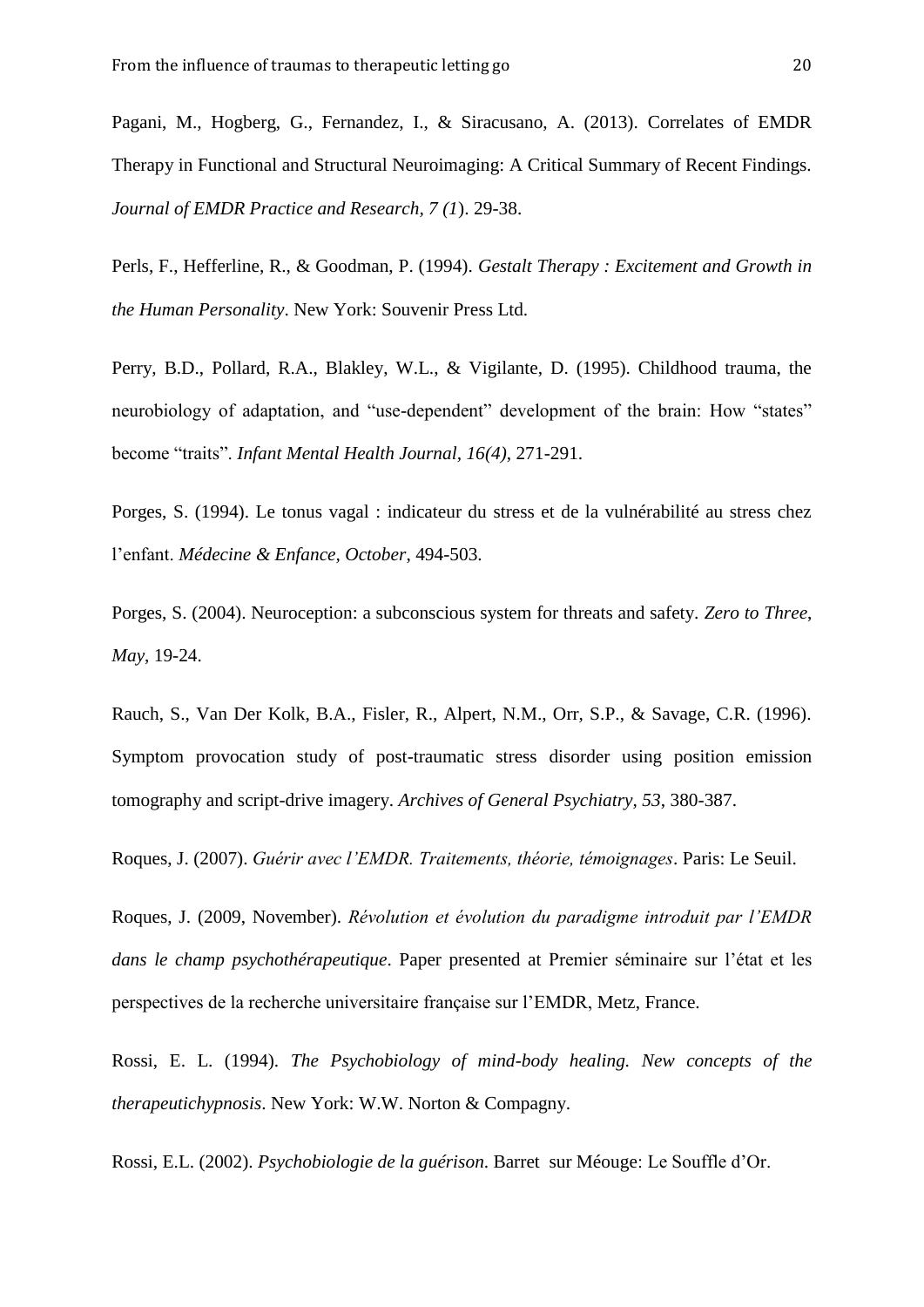Rossi, E.L. (2005). *Cinq essais de génomique psychosociale*. Encinatas: Trance-lations.

Rossi, E.L., & Rossi, K.L. (2008). *La nouvelle approche neuroscientifique de la psychothérapie, de l'hypnose thérapeutique et de la réadaptation : un dialogue créatif avec nos gênes*. Los Osos: Ernest Lawrence Rossi & Kathryn Lane Rossi.

Rothschild, B. (2008). *Le corps se souvient. Mémoire somatique et traitement du trauma*. Bruxelles: De Boeck.

Roustang, F. (1996). *Comment faire rire un paranoïaque*. Paris: Odile Jacob.

Roustang, F. (2004). *Il suffit d'un geste*. Paris: Odile Jacob.

Roustang, F. (2008). Se dissocier. *Hypnose & thérapies brèves, 7*, 28-43.

Sack, M. (2005, November). *Alteration in autonomic tone during trauma therapy with EMDR*. Paper presented at ISTSS Annual meeting, Toronto, Canada.

Schore, A. (1994). *Affect regulation and the origin of the self*. Hillsdale: Lawrence Erlbaum Associates.

Segal, Z.V., Williams, L.M.G., & Teasdale, J.D. (2006). *La thérapie cognitive basée sur la pleine conscience pour la dépression*. Bruxelles: De Boeck.

Shapiro, F. (1989). Efficacy of the eye movement desensitization procedure in the treatment of traumatic memories. *Journal of Traumatic Stress Studies, 2*, 199-223.

Shapiro, F. (Eds). (2002). *EMDR as an integrative psychotherapy approach. Experts of diverse orientations explore the paradigm prism*. Washington: American Psychological Association.